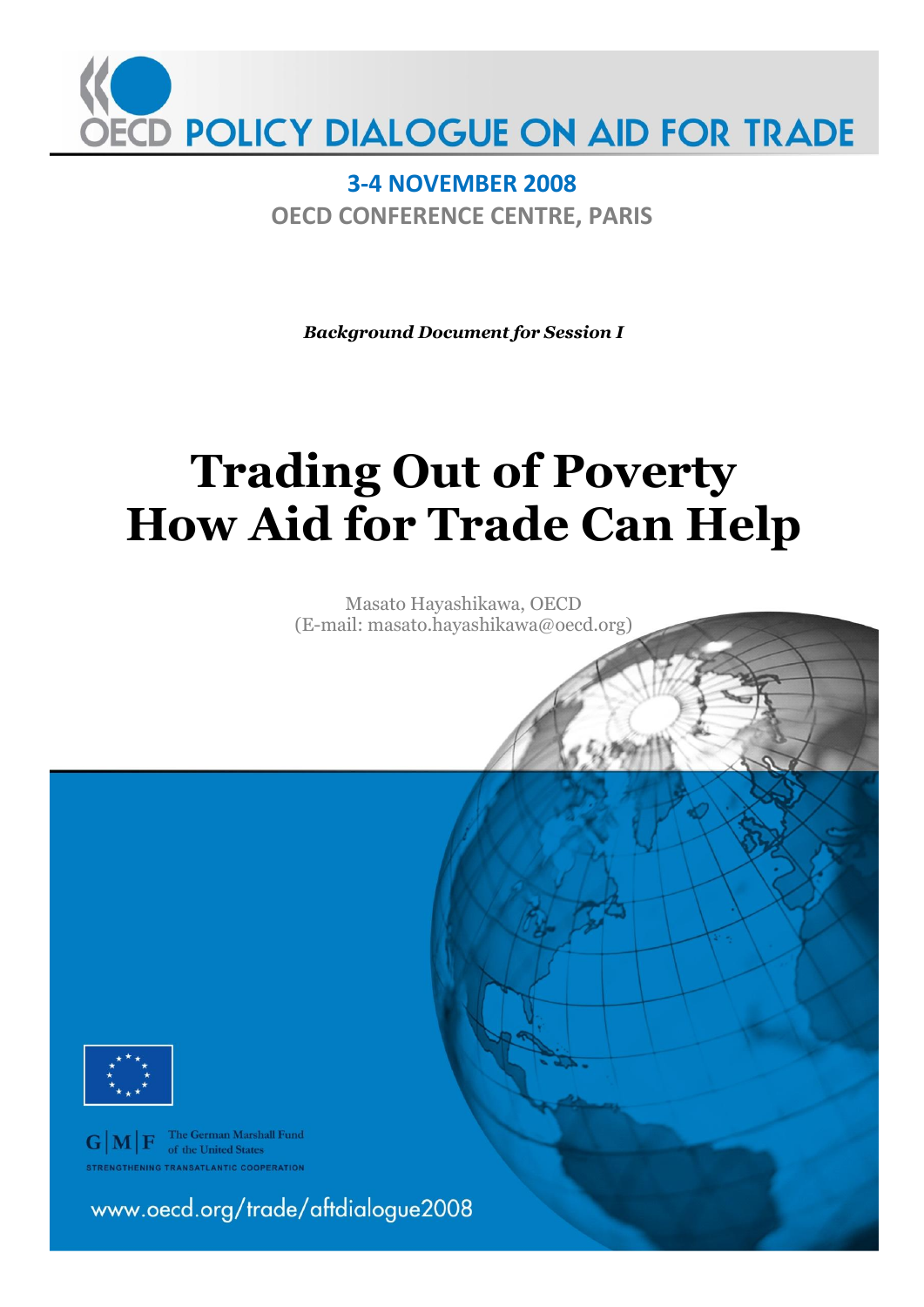# **TABLE OF CONTENTS**

| 1.               |  |
|------------------|--|
| 2.               |  |
| 3.               |  |
| $\overline{4}$ . |  |
| 5.               |  |
|                  |  |
|                  |  |
|                  |  |
|                  |  |
| 7.               |  |
| 8.               |  |
| $\mathbf{Q}$     |  |
|                  |  |
|                  |  |

# **Figures**

| Figure 4. Relationship between economic growth, productive capacities and poverty reduction 16 |  |
|------------------------------------------------------------------------------------------------|--|

# **Boxes**

| Box 2. Export growth and poverty reduction in selected Asian and sub-Saharan African countries9 |  |
|-------------------------------------------------------------------------------------------------|--|
|                                                                                                 |  |
|                                                                                                 |  |
|                                                                                                 |  |
|                                                                                                 |  |
|                                                                                                 |  |
|                                                                                                 |  |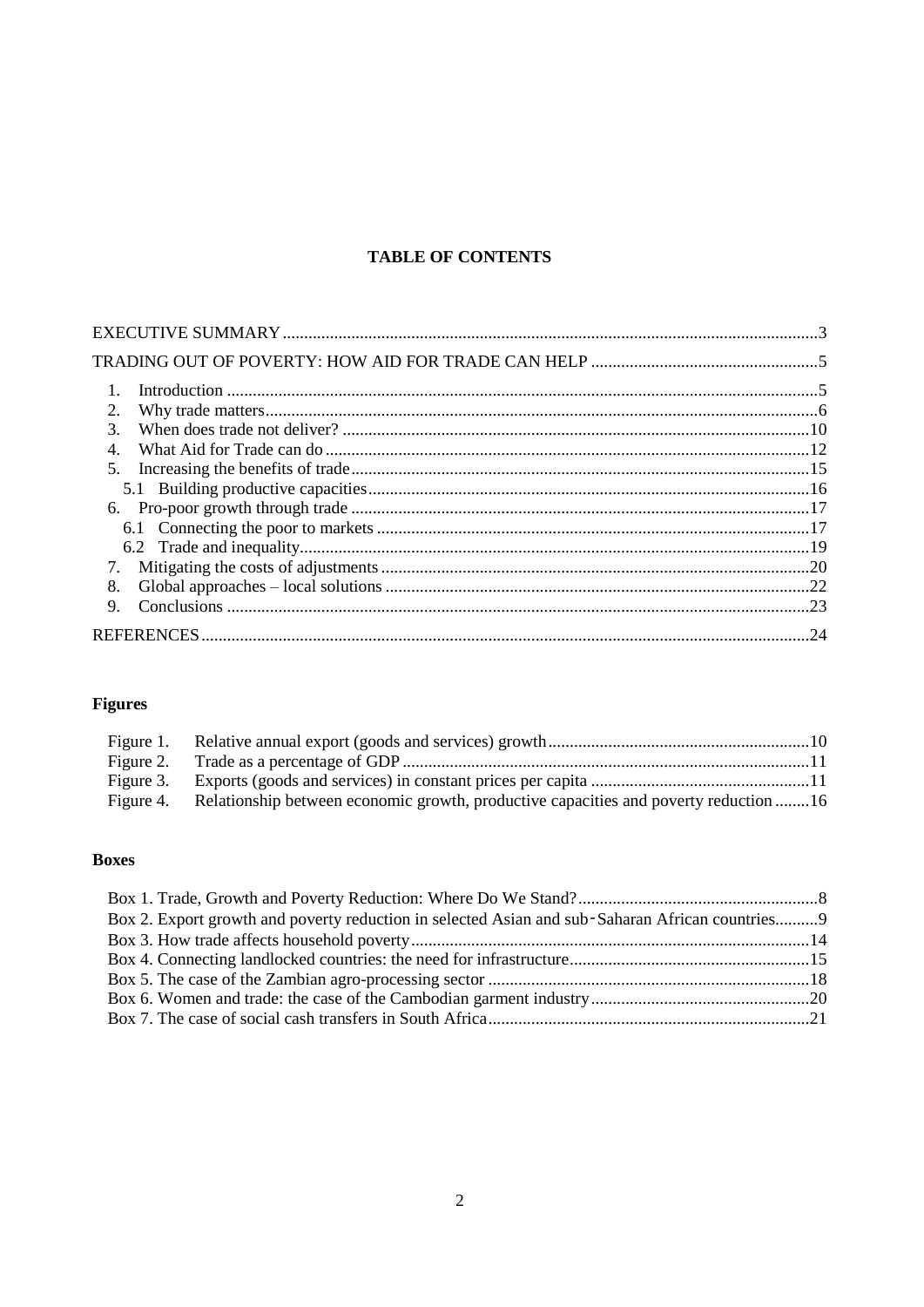# **EXECUTIVE SUMMARY**

1. Economic growth is the most important single factor for poverty alleviation. Depending on its pace and pattern, growth creates more and better productive employment opportunities, allowing it to make sustained inroads into reducing poverty. Furthermore, there is a growing consensus about the positive links between openness to trade and economic performance. This is particularly true for low-income countries that lack a sufficiently large domestic market. In these countries, the creation of employment opportunities, including for poor men and women, requires an expansion of the domestic market through international trade, both regionally and globally. In addition, trade serves as a conduit for the transfer of foreign technologies and know how, which enhances domestic productivity, and increased international competition stimulates domestic companies to become more competitive. However, one needs to bear in mind that the impact of trade on income (and poverty) depends on many factors and can be positive, negative or neutral depending, *inter alia*, on local conditions.

2. Traditionally, the debate on the links between trade, economic growth and poverty reduction has been dominated by a discussion on the impact of trade liberalisation on poverty reduction. This is not surprising as trade liberalisation is the most obvious policy instrument for increasing trade capacity. This paper, however, focuses on what we know about the impact of trade on economic growth and poverty reduction. More specifically, the paper reviews the empirical evidence underlining the impact of trade on pro-poor growth – in other words, the pace (rate) and pattern (distribution) of growth, both within as well as between countries. It also discusses the potential role of aid as an instrument to build the capacity of low-income countries to trade, to help the poor take advantage of new opportunities created, or to protect them against potential adverse effects. The paper maintains that Aid for Trade is an important component of a "pro-poor" development strategy.

3. Some of the key findings of empirical work on these questions are summarised below. In many ways, the evidence concerning trade is a mirror of that concerning the impact of economic growth on poverty reduction. In general, trade has a positive impact on growth though the magnitude of the impact varies considerably across countries; evidence on trade"s impact on poverty is mixed

- Trade contributes to economic growth. There is a strong correlation between trade openness and economic growth. Almost all non-oil producing countries with good growth records have integrated well into the global economy. Greater openness to trade is clearly associated with faster economic growth. However, causality between trade and growth performance remains statistically a difficult issue and it is not always clear whether trade or some other growth driver is the culprit when performance on poverty reduction or inequality is disappointing.
- However, the degree to which trade benefits growth and poverty reduction happens varies considerably across countries. In particular, the LDCs (compared to other groups of developing countries) have been integrating well into the global economy but without the concomitant impacts on the volume and diversity of their exports that other developing countries have experienced. Countries can fail to benefit from trade for a variety of reasons – *e.g.* the impacts of OECD country trade policies, the impacts of the trade policies of other developing countries, and structural weaknesses in their own economies (including supply-side constraints, policy and institutional deficits, weak human capacities and assets, and geography).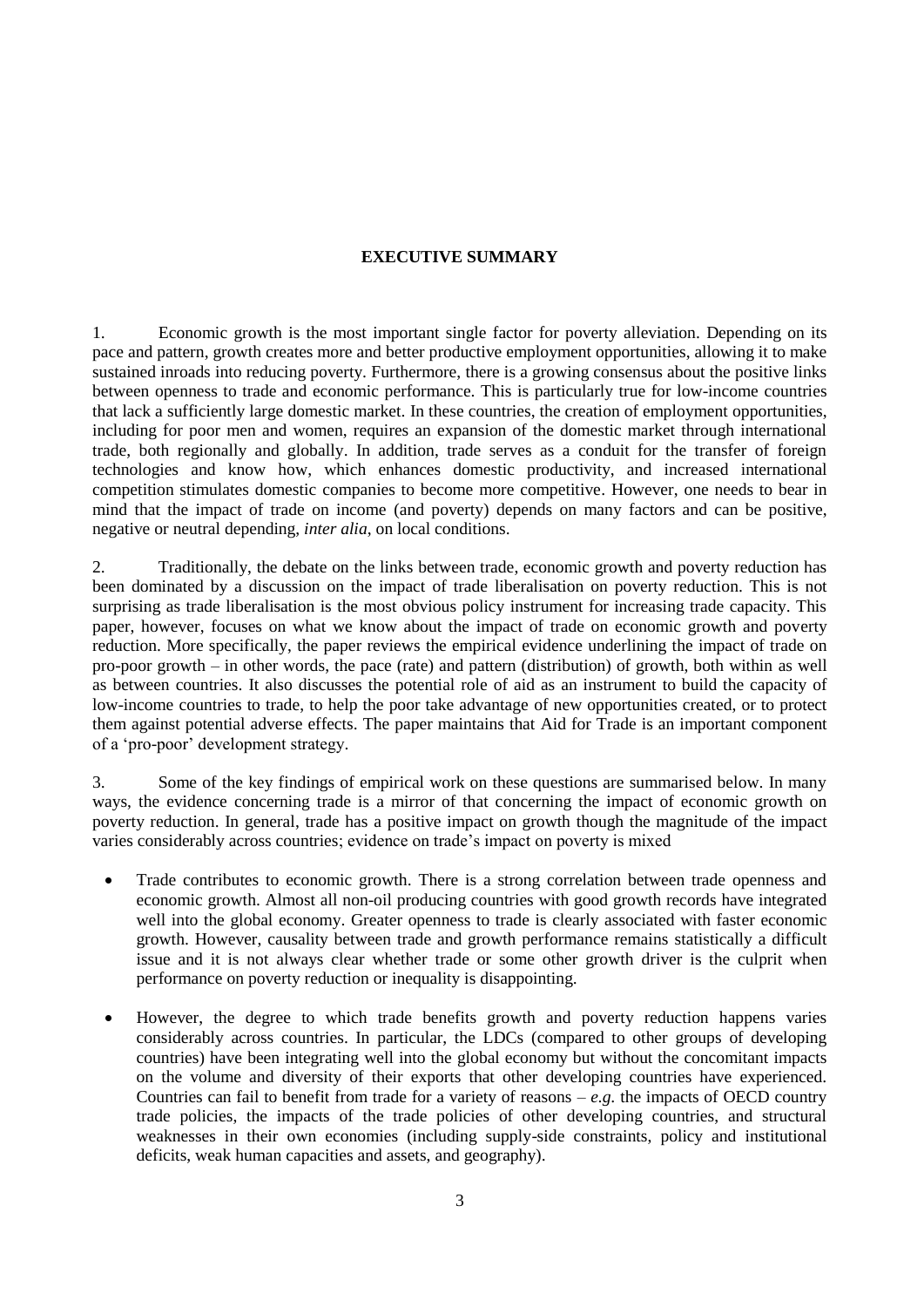Overall, the evidence on the impact of trade on poverty and inequality is mixed. On average, the poor do as well as others from growth, but there are large variances. Clearly, there is no a priori reason to anticipate that growth from trade, or from any other factor for that matter will automatically benefit the poor. Poverty effects depend on what the poor consume, produce, earn from assets, including their labour, receive in transfers (private and public), and what they can do about variability and adjustment strains.

4. The Aid for Trade initiative was specifically created to overcome the barriers that constrain countries" ability to benefit from trade expansion. Aid for Trade can also help countries address the differentiated impact that trade expansion can have on poor people, across and within countries. Potential approaches to improve the impact of trade on the poor include assistance to increase the productive capacity of poor men and women, to connect them better to markets, facilitate their adjustment by putting in place social protection policies (to help them cope with and make adjustments) and improve education and healthcare. It should be borne in mind, however, that poverty traps are multi-dimensional and inter-generational and not all of them are amendable to improving economic opportunities through trade.

5. Key policy messages on promoting a stronger impact of trade on economic growth and poverty reduction include:

- The need to build productive capacities. In order to achieve a sustainable supply-side response and concomitant expansion of productive employment opportunities, the development of productive capacities – *e.g.* human capital and entrepreneurial capabilities, infrastructure, production linkages/value chains – is of foremost importance. Together, such capacities determine the ability of a country to trade, and enable it to grow and further develop.
- The importance of markets for determining the poverty reduction impacts of trade. Connecting poor farmers to markets and enabling them to sell their crops provides significant benefits. Therefore, what's needed is a set of marketing policies, institutions, as well as investment in rural infrastructure to help reduce transport and energy costs and risks and connect farmers to markets, so as to better transmit the opportunities created by market opening and maximise potential gains against poverty.
- Finally, the need for balancing trade and growth with sustainable development benefits. It is essential to pay a closer attention to the differential impact of trade on different sub-groups of people, from the angles of employment, gender and geography. Trade policy interventions, if they are to have a greater pro-poor impact, need to consider the country-specific profile and needs of the poor and the many roles they play as consumers, workers and producers.

6. Trade is a means to an end, not an end in itself. The objective is sustainable growth and, through appropriate complementary policies, poverty reduction. Consequently, strengthening the contribution of trade to pro-poor growth requires national policies linking poor women and men with trade opportunities and targeted trade-related international support, *i.e.* Aid for Trade. The aim is to enhance growth prospects and reduce poverty in developing countries and distribute the global benefits more equitably across and within developing countries.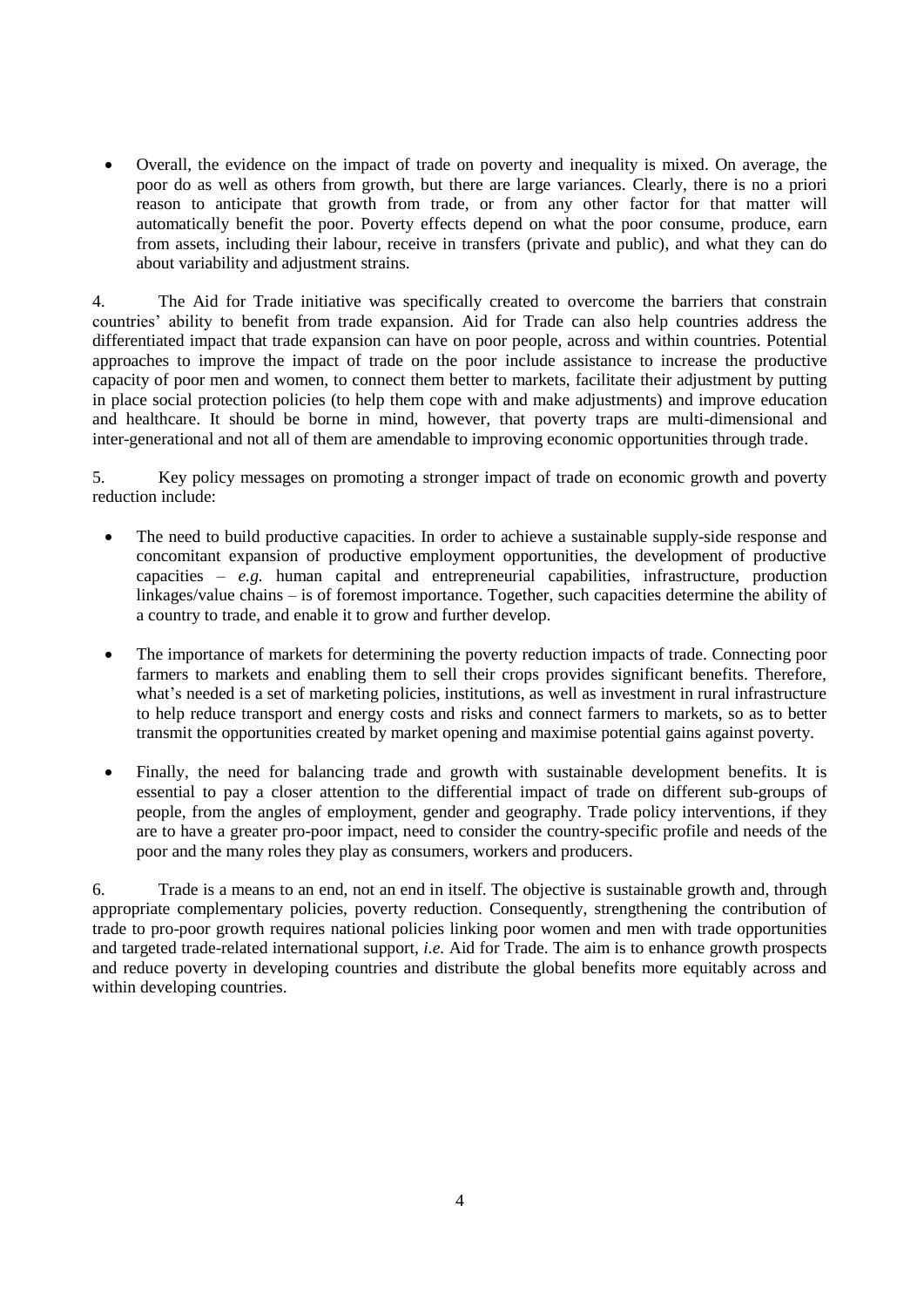# **TRADING OUT OF POVERTY: HOW AID FOR TRADE CAN HELP**

*"The property which every man has is his own labour; as it is the original foundation of all other property, so it is the most sacred and inviolable… To hinder him from employing this strength and dexterity in what manner he thinks proper without injury to his neighbour is a plain violation of this most sacred property."*

The Wealth of Nations, Book I, Chapter X, Part II (Smith, 1776)

*"For many people economic poverty is rooted in their inability to trade – and trade is a vital route out of poverty."*

Trade Matters (DFID, 2005)

# **1. Introduction**

1. There is little doubt that economic growth is the most powerful tool to reduce poverty. It is also true that no country has successfully developed its economy by turning its back on international trade and long term foreign direct investment. Virtually every country that has achieved sustained economic growth has done so by seizing the opportunity offered by more open world markets. However, many low-income countries are still confronted by major obstacles in expanding and diversifying their trade. Moreover, trade reform and liberalisation has not always delivered the expected benefits in terms of trade expansion, growth and poverty reduction. Against this backdrop the international community has agreed to expand and improve Aid for Trade to help developing countries, particularly the least developed, build the supply-side capacity and trade-related infrastructure needed to expand their trade and to benefit from their integration into the world economy.

2. Aid for Trade has been designed as a tool to interlock aid and trade policies into a coherent strategy for raising living standards and reducing poverty. It should be used as tool to ensure that the benefits of trade policies do materialise, particularly when traditional trade policy reform tools on their own are insufficient to deliver the expected benefits from trade expansion. Aid for Trade is a tool to tackle the supply-side constraints of low-income countries unable to expand their trade in response to market incentives, and is a tool to address distributional challenges such as the differentiated impacts of trade reform and development on poverty.

3. When an economy is generating greater output, creating more and better productive jobs and providing opportunities that the poor can take up, it is in a better position to make sustained inroads into reducing income poverty and tackling other social and economic problems. However, while this relationship is strong, it is not automatic. The impacts of trade reform and expansion on the poor are particularly context-specific, according to consumption patterns of the poor, and on whether trade-induced growth occurs in areas and sectors where poor women and men live and are economically active.

4. Although trade-related assistance has been around for some time, few bilateral donors have explicit trade objectives incorporated in their aid programmes and even fewer have programmes that are aimed at engaging the poor directly in trade-related activities. Not only the potential impact of Aid for Trade on poverty reduction needs to be better explained, donor agencies, too, need to better integrate trade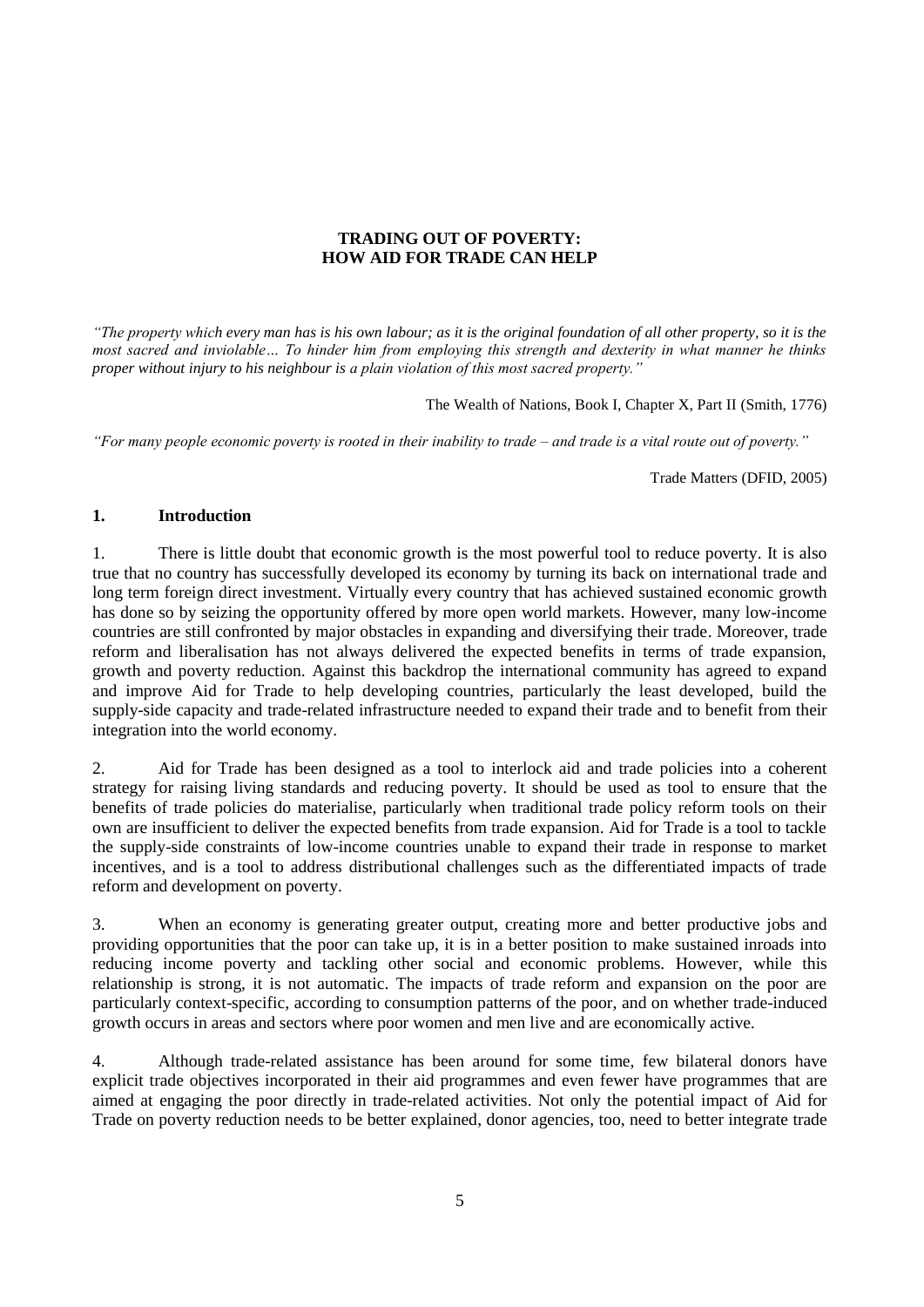expertise in their country programmes and operational teams.<sup>1</sup> This mainstreaming is particular pressing as OECD donors have pledged to provide additional resources to help low-income countries overcome their binding trade-related constraints in their efforts to achieve the Millennium Development Goals (MDGs).<sup>2</sup>

5. The objective of this paper is to raise awareness among donors and partner countries about the potential contribution of trade to economic growth and development, the challenges of realising that potential, and the role of Aid for Trade in addressing those challenges. The paper presents a rationale for donors to provide "more and better" Aid for Trade, and explains why Aid for Trade can be an important instrument in a pro-poor development strategy.

6. The remainder of the paper is organised as follows. The next section demonstrates why trade matters for boosting productivity and economic growth. Section 3 highlights that while many countries benefit, some countries are unable to benefit fully from trade. Sections 4 through 6 analyse how Aid for Trade can help strengthen the impact of trade on growth and poverty reduction, and which policy tools can best reinforce the impact of trade on poverty reduction, such as building productive capacities, connecting the poor to markets, and mitigating the costs of adjustments. Section 7 considers the need to address the distributional impact of adjustment costs, particularly in cases where they affect the most vulnerable segments of the population. Section 8 underlines the need for a tailored, country-based approach to economic integration. Finally, Section 9 concludes by summarising the main policy conclusions.

# **2. Why trade matters**

7. For almost all countries, trade is an important source of wealth generation, as well as an important means to self-sustained growth and poverty reduction. To begin with, access to larger and richer foreign markets is key to enable domestic firms to generate the level of demand required to exploit economies of scale which, in turn, create the opportunities for sustained economic growth. This is especially true for low-income countries with small domestic markets. More importantly, trade allows developing country firms to access technologies that are essential for improving their productivity and competitiveness which will generate growth and employment opportunities, including for poor men and women.<sup>3</sup> Furthermore, as the experiences of newly industrialised economies in Asia has demonstrated from the 1960s through to the 1990s, latecomers can – with the right preconditions and determinants – take advantage of the newest technological development and simply buy technology for its own industrial development at a relatively lower cost and less risk.<sup>4</sup> (Lin, 2007; UNIDO, 2007)

3 . Rodrik (2007) identifies the process of acquiring/importing and adapting advanced foreign technologies as perhaps the most compelling mechanism that links trade with growth in developing countries.

4 . In addition, such acquisition of foreign innovation can, in turn, result in faster upgrade of the country"s endowment, industrial and technological structures, though, on the condition that it undertakes "process innovation" to endogenise the borrowed technology so as to suit its local conditions and be consistent with its comparative advantage. (Lin, 2007)

l 1 . UNCTAD (2004) highlighted "an urgent need to strengthen donors" own trade-related capacities" arguing that "[m]ainstreaming trade in aid programmes is as important and urgent as mainstreaming trade in RSPs."

<sup>2</sup> . The Millennium Development Goal 8, in particular, holds greater significance in the context of the Aid-for-Trade initiative as it addresses both the issues of trade and aid, *i.e.* Target 12 for "developing an open, rulebased, predictable, non-discriminatory trading and financial system' that works for developing countries, Targets 13 and 14 for addressing the special needs of LDCs, landlocked and small island developing countries, and explicitly calls for a proportion of ODA (Aid-for-Trade) to be allocated to help build trade capacity *via* MDG Indicator 41.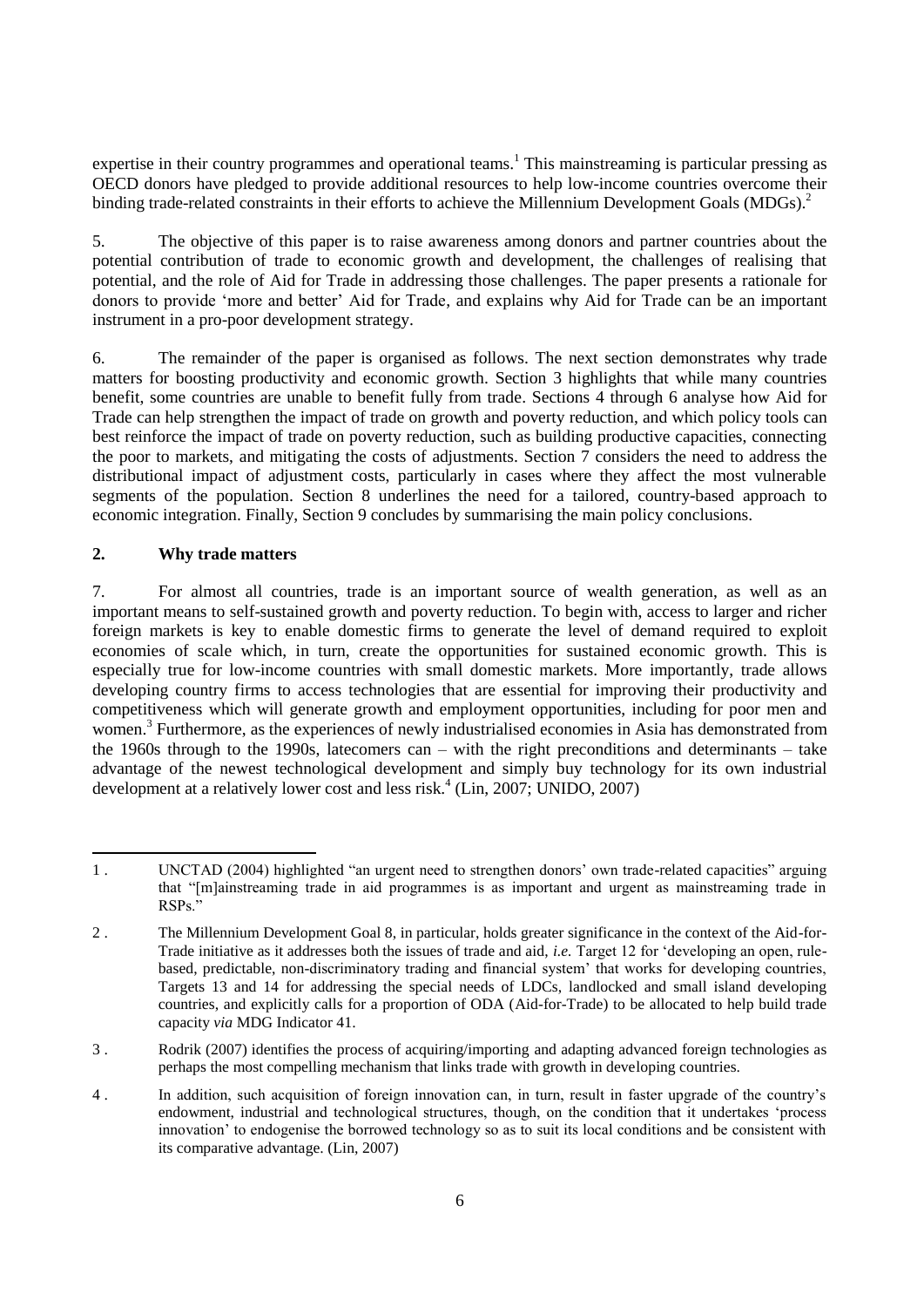8. Exports, on the other hand, are the most important means to earn the necessary foreign currency to finance imports of capital and intermediate goods with embodied modern technology. Furthermore, competition drives the productivity growth of enterprises, and Bigsten *et al.* (2004) have shown that trade can also, through efficiency gains from learning by exporting, improve productivity. The resulting greater efficiency of domestic firms benefits consumers, including the poor, through lowering of prices. Of course, exports must grow in line with demand for imports, otherwise a country will be threatened by the build-up of an unsustainable external debt, which can undermine the sustainability of economic growth. (McCulloch, Winters and Cirera, 2001; Oxfam, 2002)

9. Since 1980, the global market for goods and services has expanded dramatically with world trade growing five times in real terms and its share of world GDP rising from 36% to 55% over this period. (IMF, 2007) Falling transportation and communications costs have been major drivers, making it easier and less costly for traders to search out and reach foreign markets. Similarly, the lowering of trade barriers has accelerated deeper integration in the 1990s as fast-growing developing Asia, notably China and India, and former Eastern bloc countries progressively integrated into the global trading system. Those same forces also contributed to a massive increase in services trade, though from a much smaller base, as global sourcing of and foreign investment in services have both surged.

10. Nevertheless, the evidence also shows that such success does not apply to all developing countries, nor to all social groups within those countries. Furthermore, while both low- and middle-income countries have made substantial progress in dismantling their trade barriers over the past two decades, this has not appeared to unleash sustained export growth in all of them. (World Bank, 2007) Such heterogeneity of outcomes is the main underlying reason why there is no consensus in the literature about the quantitative impact of trade liberalisation upon economic growth (see Box 1). Most empirical studies have failed to establish a systematic relationship between the two, and doubts about the direction of causality remain. Technically, econometric regressions in this field are difficult given that most explanatory variables are somehow endogenous.<sup>5</sup>

l 5 . Quantitative analyses on the impact of aid on economic growth confront similar challenges and have also arrived to contradictory policy conclusions according to differences in the model specifications (see *e.g.* Roodman, 2007).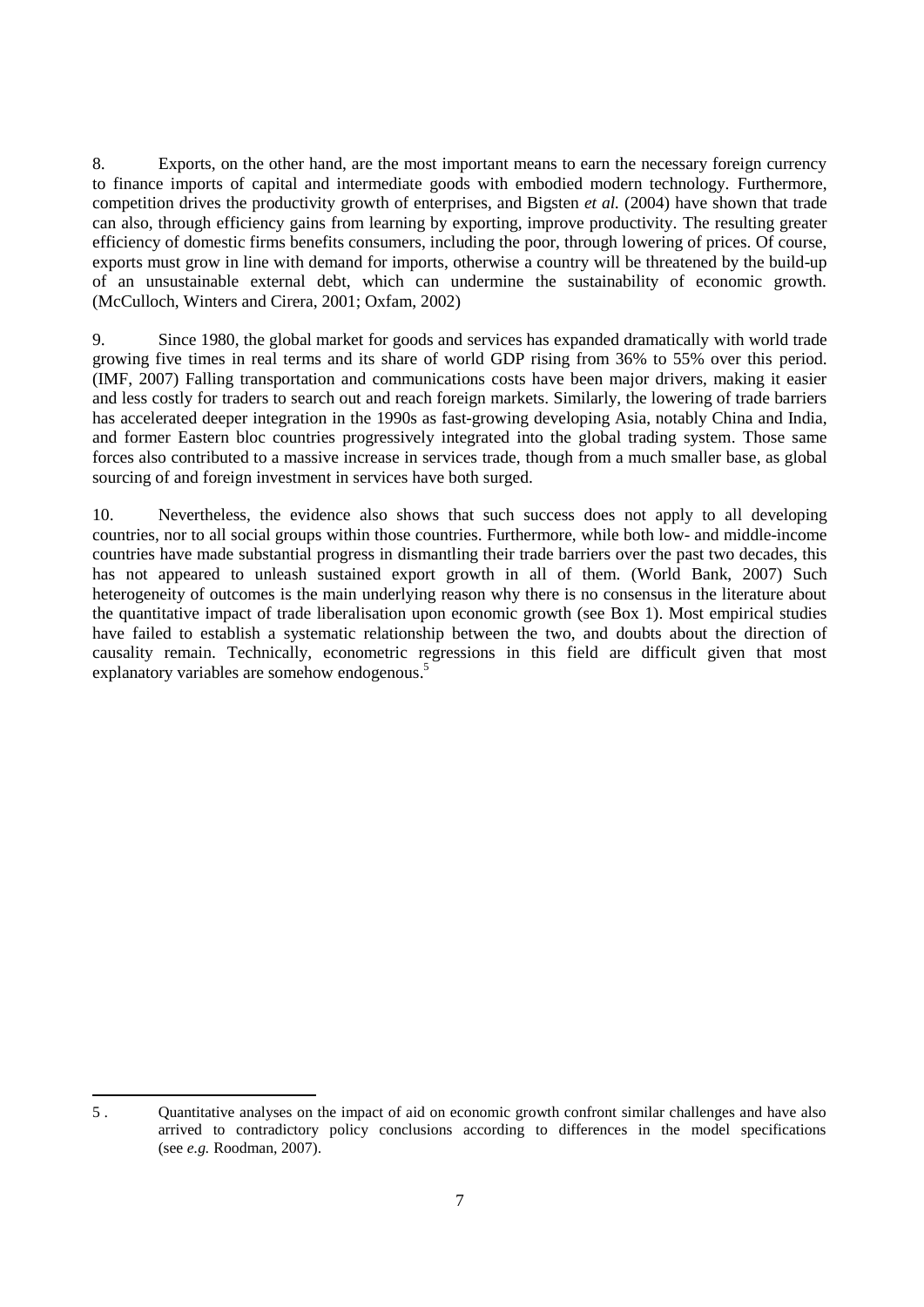#### **Box 1. Trade, Growth and Poverty Reduction: Where Do We Stand?**

Does trade liberalisation lead to economic growth and poverty reduction? The vast literature on this topic has been summarised as depending on "how one interprets recent economic history and the role that trade openness plays in the course of economic development." (Rodrik, 2007).

With respect to the relationship between trade and growth, most empirical studies have failed to establish a systematic relationship between greater integration and growth, and there is little agreement on causality. The complexity of interpreting the causal relationship is hardly surprising because *i*) while trade integration may cause growth, causality may equally go the other way, and *ii*) other factors may affect both trade and growth in a similar manner. For instance, Bhagwati and Srinivasan (2001) argue that cross-country studies face problems in defining and measuring openness, identifying causality, as well as isolating the effects of trade liberalisation. When these are brought together in growth regressions, the average result becomes fuzzy. Which is why, they conclude, regression analysis is not seen as an appropriate method for examining the complex relationship between trade liberalisation and growth.

Another major source of disagreements lies in the difficulty in finding a proxy (the measurement) of trade openness that is robust and universally acceptable. For example, although some research in the 1990s seemed to confirm that trade liberalisation promoted economic growth, Rodriguez and Rodrik (1999) maintained that the results were based on variables that poorly reflected trade liberalisation.

Neither is there a simple and general conclusion from the literature on the causal link between trade and poverty, be it directly between the two or through the impact of the former on growth and, in turn, on poverty. Here too the evidence presented in several recent surveys is weak (*e.g.* Bannister and Thugge, 2001; Berg and Krueger, 2003; Winters, McCulloch and McKay, 2004). The relationship between trade and poverty is likewise extremely complex and case-specific, making systematic empirical analyses rather difficult in practice. (Turner, Nguyen and Bird, 2008) At best, these empirical studies are only able to test for the indirect linkages between open trade (changes in trade volume) and poverty (changes in income share of the poorest), and found little significant evidence of robust associations between the two beyond the effect of openness on overall growth.

Put differently, although the poverty elasticity of growth can vary significantly between countries and across time (see *e.g.* World Bank, 2005), there is no evidence-based support for a consensus that liberalised trade has an "adverse" impact on the poor. Cashin *et al.* (2001) examined the relationship between macroeconomic policies and improvements in a human development index for a given rate of per capita GDP growth and found no robust evidence that any openness variable was associated with either pro-poor or anti-poor growth. Cling (2006) also concludes, on the basis of a comprehensive literature review, that trade is not the main factor determining the evolution of poverty and inequality within countries.

However, the IMF (2007) analyses found that trade openness actually reduces income inequality, both in developed and developing countries. In fact, during the last two decades average real income of the poorest segment of the population has increased across all countries and income groups. Rather, as the study points out, income inequality has risen in most countries and regions over the past two decades due to technological progress which increases the wages of the skilled relative to the wages of the unskilled.

Whether openness is a cause or a consequence of economic growth is not purely an econometric issue. However, despite differences of opinion among academics, they do see eye-to-eye on one thing, that the benefits countries can gain by opening up their economies are real. Indeed, the weight of evidence to date does point strongly in the direction that: greater openness is an important element explaining growth performance and has been a central feature of successful development. Put differently, no country has developed successfully by closing itself from the rest of the world, very few countries have grown over long periods of time without experiencing a large expansion of their trade<sup>6</sup>, and most developing countries with rapid poverty reduction did sustain high economic growth (*i.e.* the growth in income accounts for a large share of observed changes in poverty reduction).

 $\overline{\phantom{a}}$ 

<sup>&</sup>lt;sup>6</sup> See also 'The Growth Report: Strategies for Sustained Growth and Inclusive Development' from the Commission on Growth and Development (2008) for further evidence on the importance of trade openness and successful integration into the world economy in the 13 countries selected for their fast growth rate over long periods of time.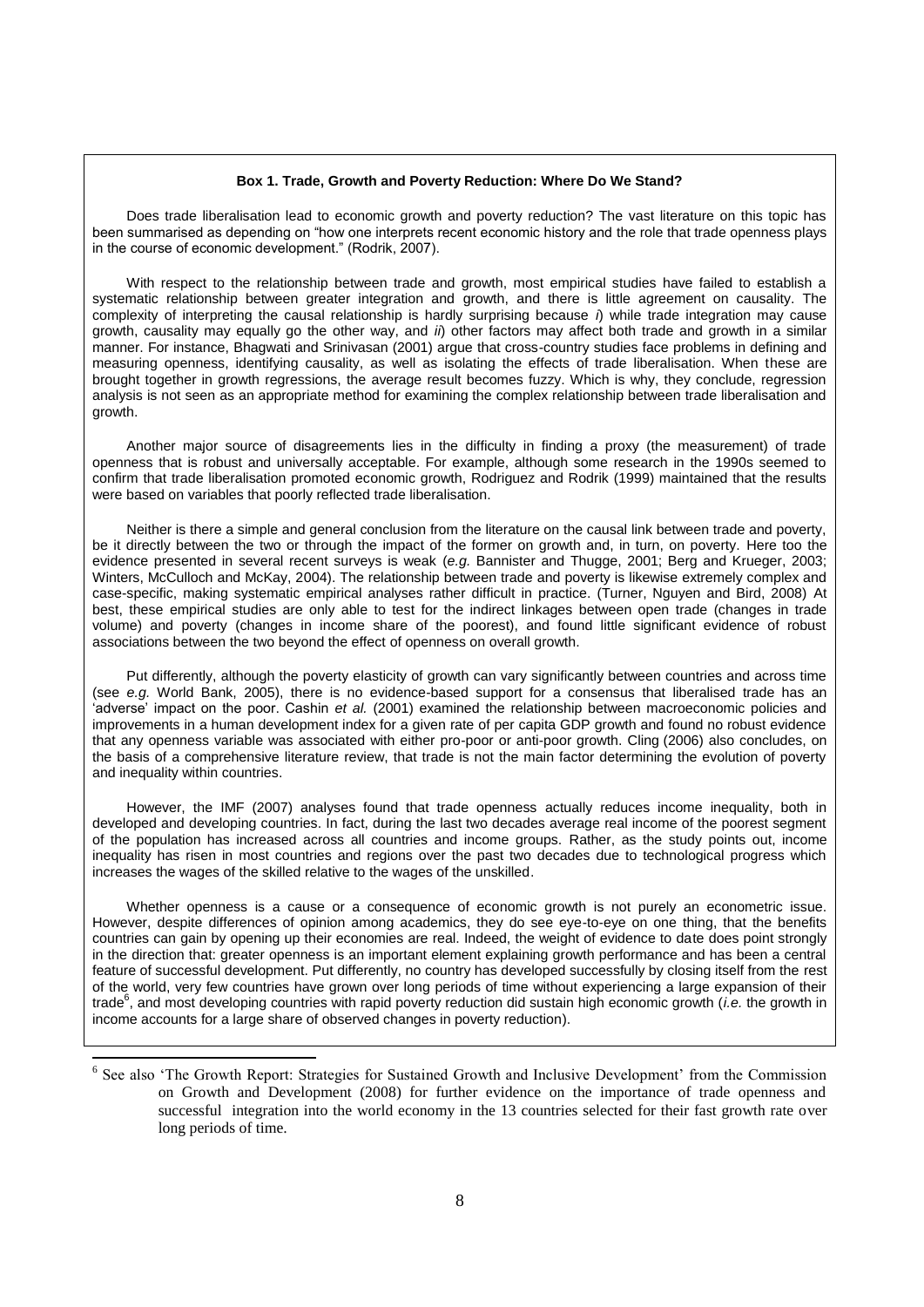11. Still, despite differences of opinion on the strength and the direction of causality in the link between trade and growth, the empirical evidence offers no basis for restricting trade. On the contrary, there is sound evidence that economic growth is accompanied (and facilitated) by increasing imports and exports which, in turn, points to the strong presumption that openness to trade generally leads to welfare gains. (Rodriguez and Rodrik, 1999; Winters, 2004) Therefore, the continued debate on the issue of trade-growth causality should not distract the aid community from the importance of the role of trade as a potential driver of sustained and robust economic growth in developing countries, but instead focus its mind to address the cases where trade is failing to live up to its potential.

12. Indeed, the focus should be *what works*, *how*, and *under what circumstances*. For instance, recent country case studies confirm that the link between export growth and poverty reduction has been mostly positive, but there are nonetheless some negative cases, indicating that other factors may be hindering the impact of trade or are much more important in determining the process of poverty reduction (see Box 2). It is also important to be mindful of the fact that the gains from trade mostly emerge from a process of reallocating resources from least productive to most productive sectors. That means that, in general, the benefits of trade are not distributed equally, creating as a consequence losers and winners within countries. Moreover, in the case of liberalisation processes, the losses are often more visible because they are easier to predict, earlier to materialise, and more concentrated on a few compared with the often more thinly spread benefits.

#### **Box 2. Export growth and poverty reduction in selected Asian and sub**‑**Saharan African countries**

A series of country case studies by CUTS International (2008) has examined the links between the growth of exports and poverty reduction over various spells for which information is available in 13 developing countries in Asia and sub-Saharan Africa. The figure below plots the annual rate of poverty reduction and export growth in the 13 case study countries. A positive relationship between the growth in exports and reduction in poverty is visible for most countries with Vietnam performing the highest in both indicators. To a lesser extent this strong positive relationship also applies to China and India. Despite their more modest performance in export growth, Nepal and Uganda, too, have experienced impressive reduction in poverty. Sri Lanka, Tanzania and Zambia have both low export growth and low poverty reduction rates, but still positively linked.

There are exceptions, however. Kenya and Pakistan actually experienced deteriorating poverty levels. Cambodia, on the other hand, is a clear outlier as it experienced the highest export growth rate with only a modest rate of poverty reduction (at par with that of Bangladesh). These cases highlight the fact that there are other factors than trade which influence poverty reduction differently. In short, the evidence from these case study countries suggests that despite the general positive link between export growth and poverty reduction, this relationship is also influenced by other factors, which in some cases appear to be rather strong.

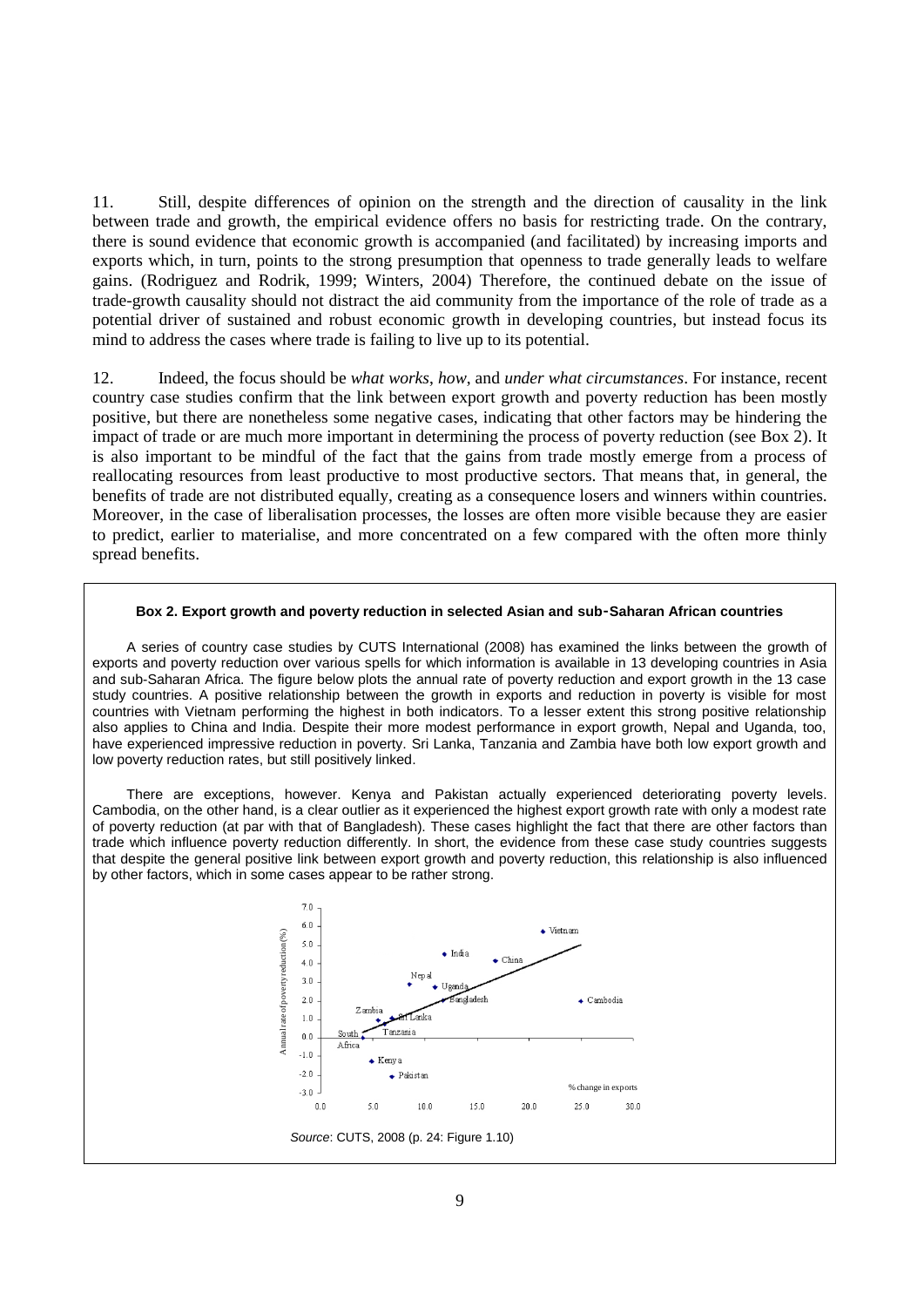## **3. When does trade not deliver?**

13. It is clear that many low-income countries have benefited from the expansion of global markets and shared in the prosperity generated by globalisation. The steady reduction in trade barriers, particularly in manufactured goods, has enabled them to rapidly integrate into world markets through an export-led industrialisation processes. However, although a certain or minimum degree of openness is necessary to trade successfully, the evidence shows that openness alone is not a sufficient condition, especially for poor economies. For instance, the national economies of most low-income countries are actually highly integrated with the rest of the world through trade (Figure 2) and their exports have been growing faster than the world average in recent years (Figure 1). Yet, many still face major difficulties in expanding (in absolute terms) and diversifying their exports, in some cases, prompting their marginalisation in world trade (Figure 3).

14. For example, sub-Saharan Africa"s share of world exports halved between 1980 and 2006, falling from 3.9% to 1.9%. The situation is even worse for the African LDCs whose aggregate average share fell by one-third from already meagre 0.06% to 0.024% over the same period. The decline in the share of poor countries" exports is even more worrying, when considering that it took place against a dramatic rise of developing countries' exports in world trade. As shown in Figure 3, exports per capita in middle income countries have dramatically increased but have slightly decreased in sub-Saharan African low-income countries. Given that low-income countries in sub-Saharan Africa have been relatively open to trade since the 1980s, their poor performance in trade (and persistent mass poverty in those countries, for that matter) does not seem to be due to insufficient openness. The question then becomes why some countries under-export, or are unable to diversify their exports out of a narrow list of commodities.





*Source* : World Development Indicators, World Bank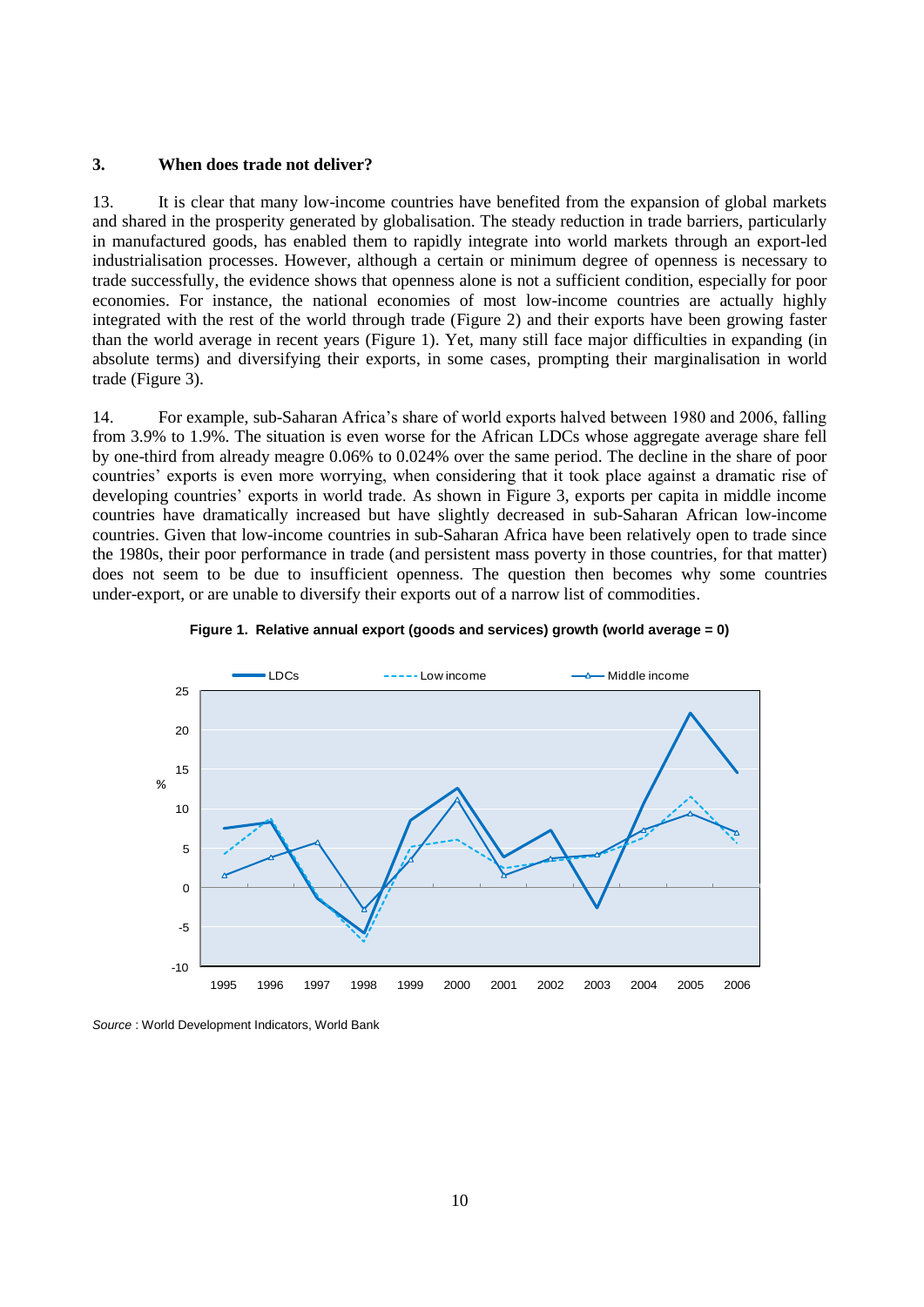

**Figure 2. Trade as a percentage of GDP**

**Figure 3. Exports (goods and services) in constant prices per capita (1980-2005)**



*Source*: World Development Indicators, World Bank

15. There are still important parts of industrial countries" trade policy that constrain the ability of developing countries to more fully participate in international trade. For instance, the removal of trade restrictions and policies that penalise products from developing countries should bring about considerable benefits to those countries and, in turn, should help reduce poverty. Further opening of agricultural markets typically has the strongest effects on the development of low-income countries as the bulk of the poor finds employment and derives their incomes from that sector. Moreover, tariff escalation impedes poor countries from moving up the value chain to enter into more dynamic, higher value-added markets. As Collier (2007) put it: "It is stupid to provide aid with the objective of promoting development and then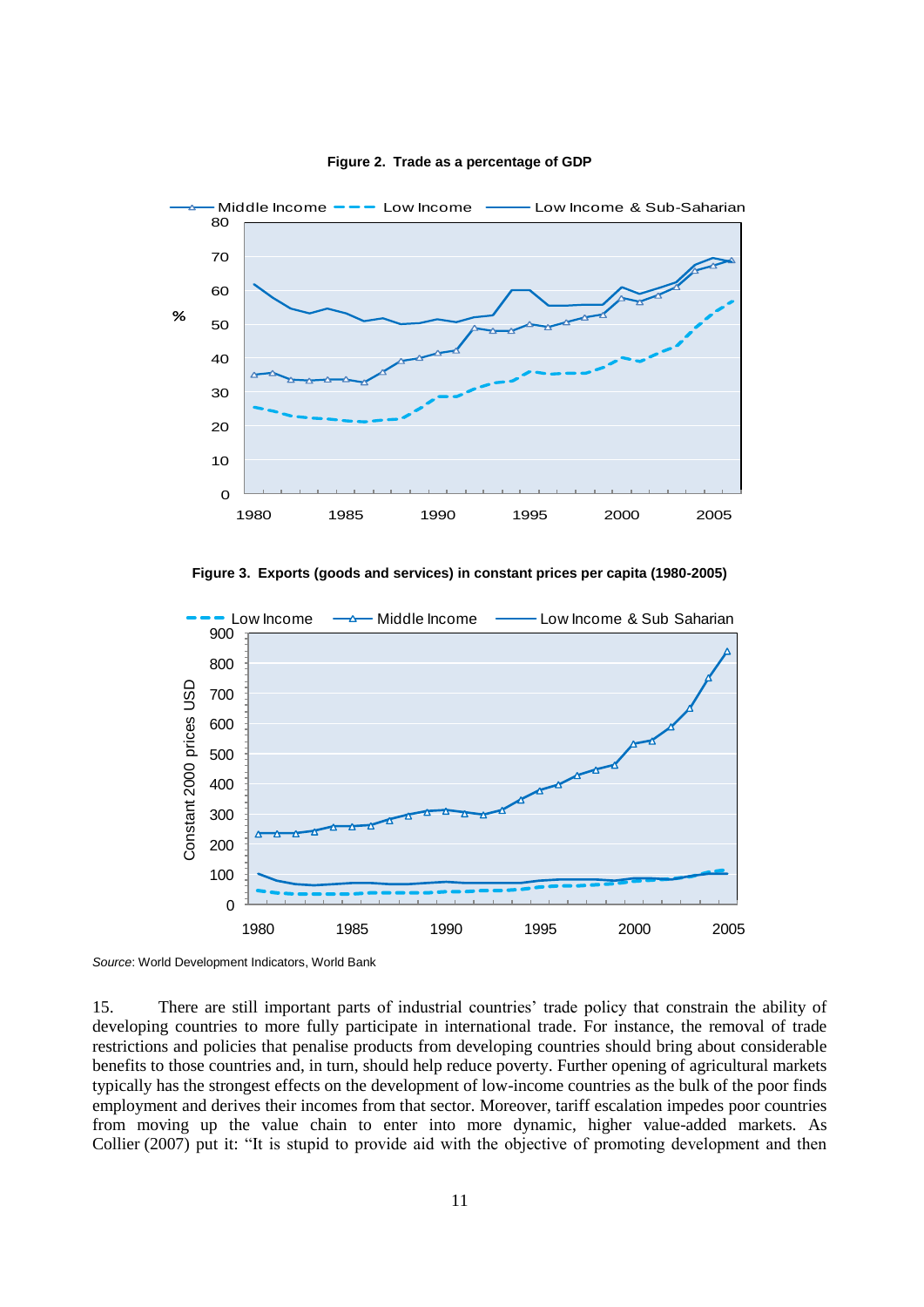adopt trade policies that impede this objective". Therefore – and as agreed by the MDGs – such examples of "policy incoherence" need to be corrected (see footnote 2).

16. Furthermore, the relatively high trade barriers faced by imports between developing countries suggest that further liberalisation of South-South trade can also contribute substantially to meeting development objectives. In other words, trade restrictions are not only a North-South issue and there are important gains too from South-South reductions. Moreover, welfare gains from South-South trade integration are also likely to be associated with less pronounced relative price changes and thus less severe structural adjustment costs. This can open up possibilities for learning-by-doing and developing economies of scale to break into higher value-added markets in the North. 7 (Kowalski and Shepherd, 2006)

17. However, despite the remaining trade barriers, the fundamental structural weaknesses of low-income countries (*e.g.* various supply-side constraints, low levels of human capital, poor governance and institutions, lack of incentive structure, high cost of doing business) coupled with their infrastructure – and for some geographical – bottlenecks (see Box 4) are the main explanation why those countries are unable to fully exploit and benefit from their access to world markets. This is, moreover, underscored by their inability to fully benefit from duty- or quota-free market access under a range of OECD countries" preferential arrangements (although restrictive rules of origin are also a hindering factor). In other words, their poor performance is the consequence of their "underdevelopment." (UNCTAD, 2004)

18. In addition, most significant trade reforms took place in the early 1990s and the process of building internationally competitive economies takes time, particularly in low-income countries which are still disproportionately burdened with rigidities that hinder the transfer of resources from one sector to another, and that increase both the cost and pace of adjustments. Limited access to financial services, monopolistic distributional structures, as well as barriers to entry and exit of firms all hamper the expansion of new sectors and prolong the time that resources such as labour and capital lie idle.

19. However, as the events of the last decade (not to mention the recent few months) have shown us, unpredictable adjustment pressures in the short-run often come from factors other than trade liberalisation, such as movements in commodity prices and major shifts in exchange rates. Rapid technological progress has also become an increasingly important source of adjustment pressures. Hence, it is crucial that countries become more flexible and able to engage in new economic activities or expand existing ones if they were to benefit from integrating into the world economy.

# **4. What Aid for Trade can do**

20. Trade is an important tool to achieve self-sustaining growth, and is an "often powerful weapon in the arsenal of policies that we can deploy to fight poverty." (Bhagwati, 2004) However, as acknowledged in the WTO Hong Kong Ministerial Declaration, trade liberalisation and enhanced market access have not been sufficient in many low-income countries to expand trade, let alone to ensure that its benefits reach the poor. Clearly improved market access without the capacity to trade is of little use.

21. Helping those countries to build that capacity and integrate into the world economy is the *raison d'être* of Aid for Trade. As world markets become increasingly integrated, the opportunity cost of

l 7 . A further argument for trade integration of South-South goods and services can be made under both inward- and outward-oriented development paradigms. Under the former, South-South trade is viewed as an alternative to North-South trade that would enable the South to reduce its dependence on the technology-dominated markets of the North. Under the outward-oriented development paradigm, South-South trade integration is seen as complementary to North-South trade as Southern markets, with their high growth potential, may offer attractive export opportunities. (Otsubo, 1998)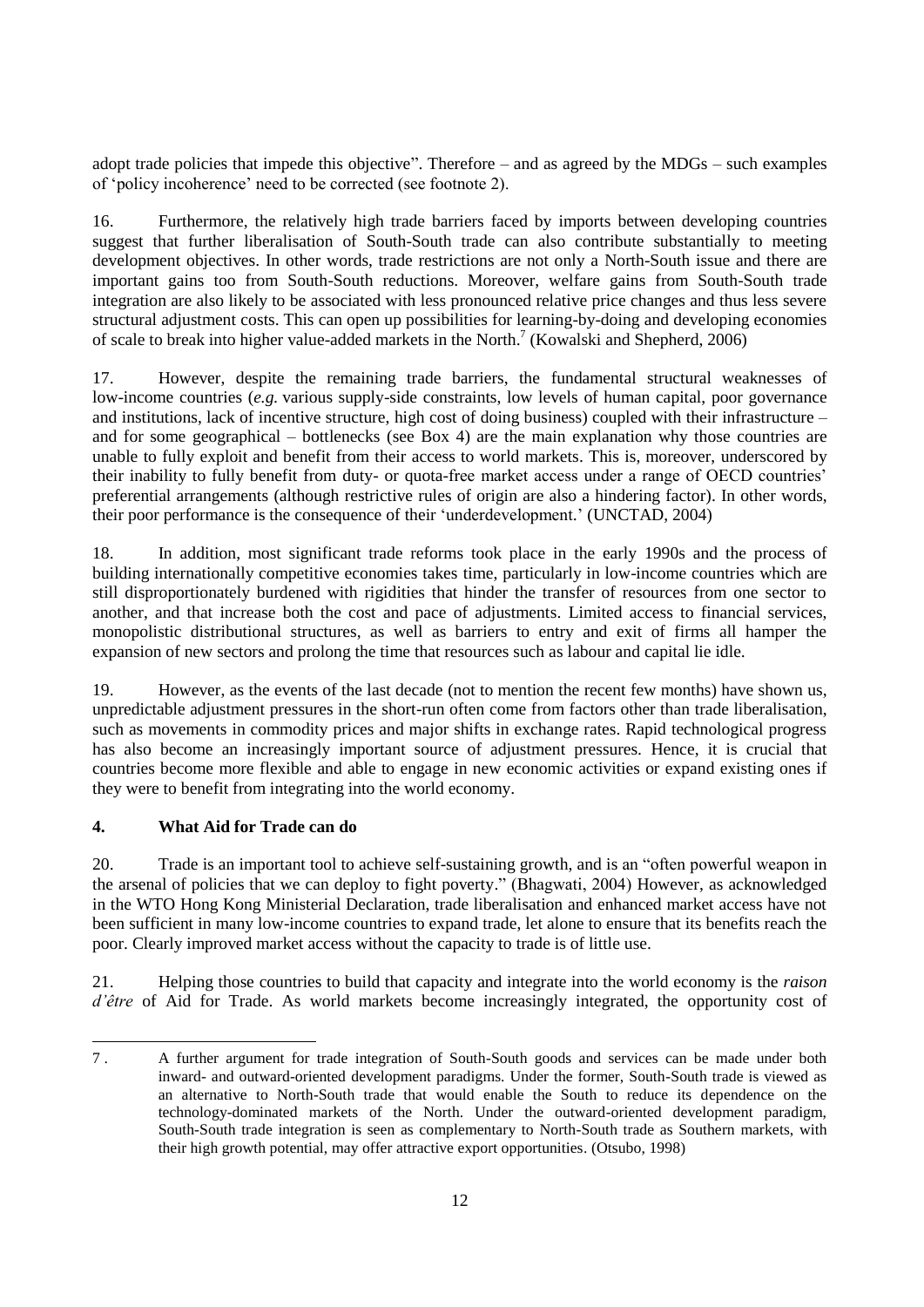marginalisation increases – as do the physical, human, social and institutional infrastructure needs for a successful integration. More and better Aid for Trade has a crucial role to play in helping poor countries implement coherent development strategies that include the investments and reforms necessary to enhance their supply-side capacity, and to foster the linkages and spill-overs necessary to ensuring that the benefits of export growth also reach poor groups and poor regions, for example, in the form of employment opportunities.

22. In the preamble of the agreement that established the WTO, the international community placed explicit priority on "raising standards of living" and on "sustainable development" among the objectives of this new multilateral trade body. This aspiration led to the launch of the Doha Development Agenda and subsequently provided a mandate through the Hong Kong Ministerial Declaration to operationalise Aid for Trade in order to enhance growth prospects and reduce poverty in developing countries, as well as complement multilateral trade reforms and distribute the global benefits more equitably across and within developing countries. (WTO, 2005)

23. The fundamental aim of the Aid for Trade initiative is to help low-income countries overcome structural limitations and weak capacities on many fronts that undermine their ability to produce, compete and fully benefit from emerging trade and investment opportunities. Aid for Trade is envisaged to provide a framework in which to connect the wide-ranging assistance activities (from training negotiators to building roads) within a coherent trade and development strategy. The WTO Task Force on Aid for Trade defined Aid for Trade broadly enough to reflect the diverse trade needs identified by developing countries. More specifically, the Task Force agreed that projects and programmes should be considered as Aid for Trade if those activities had been identified as trade-related development priorities in partner countries" national development strategies.

24. The challenge for an aid agency providing trade-related assistance is to ensure that trade expands and generates pro-poor growth. Since the incidence of poverty is country-specific, any pro-poor policy, including trade policy, must first identify who the poor are, where they live; how they earn their livelihoods; and, what constrains them from participating in growth. Next, the ability of poor women and men to participate in trade depends on several factors, including: *i*) how much of the trade-induced growth occurs in sectors where a large number of the poor are economically active; *ii*) how much of that growth translates into job creation and wage increase; *iii*) how much growth trickles down to other sectors that can absorb excess labour; and, *iv*) how well the poor are equipped (in terms of human, economic and financial assets) to take advantage of the new job opportunities resulting from trade (see Box 3).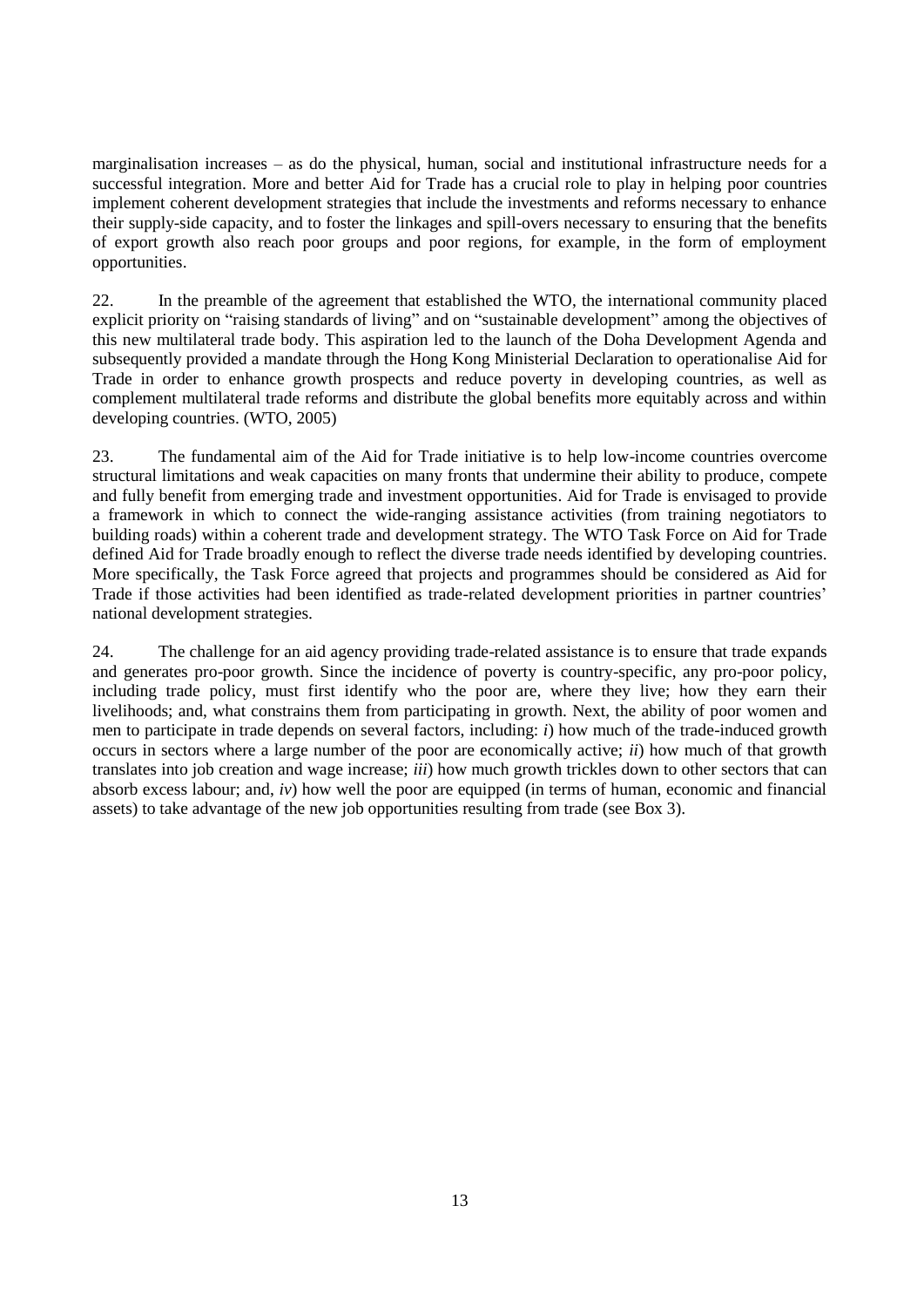# **Box 3. How trade affects household poverty**

There are three main channels through which trade can have a direct impact on poverty (Winters, 2002):

- 1. *How changes in border prices get translated into the prices actually faced by the poor.* This depends on (i) the competitive structure of the distribution sector; (ii) the way in which government institutions, such as marketing organisations, operate, and (iii) the size of the trade-able sector in the domestic economy.
- 2. *How trade impacts on profits, employment and wage levels.* There are two opposite ways in which this might occur. If wages are flexible and available labour is fully employed, then price changes caused by trade expansion will be reflected in wage changes, with employment staying the same. Alternatively, if there is a large pool of workers who move in and out of a job when circumstances change, then trade expansion will change the employment level. In reality, both effects occur simultaneously, with the balance between them depending on the relative flexibility of wage levels and labour markets.
- 3. *How trade changes government revenue and expenditure.* The key lessons are that (i) expansion does not have to lead to a reduction in revenues if the tariff peaks and exemptions are tackled at the same time, and (ii) short falls in tariff revenues should be compensated by more broad-based and less distortive replacement taxes, such as those based on value added. More generally, sound macroeconomic policies are far more important for maintaining social expenditure than relying on tariffs.

*Source*: Winters (2002)

25. McCulloch, Winters and Cireca (2001) identify four issues that are fundamental to the impact of trade expansion on the poor:

- 1) *The need for a balanced growth strategy*. The weight of evidence is that openness to trade is good for economic growth and that, depending on its pace and pattern, growth is good for the poor. For its full benefits, trade expansion should be accompanied by sound policies in areas such as the rule of law, macroeconomic stability, competition policy, education and governance; otherwise it will fail to generate the investment and productive improvement required for growth.
- 2) *Supply-side response*. The ability of the poor to respond to new opportunities will be influenced by location and demographic structure, gender relations, health status, and assets of the poor. But for the long-term benefits to accrue in terms of poverty alleviation, reasonable supply-side responses are essential.
- 3) *Vulnerability of the poor*. The magnitude of income changes the poor experience following trade expansion depends in part on its ability to adjust to a new of set prices (and on incentives more generally). In turn, this depends on a number of factors, some of which can be influenced by complementary government policies.
- 4) *Adjustment costs*. Much of the criticism of trade expansion concerns adjustment costs. Empirical evidence suggests that the size and impact of adjustment costs are usually not large. Nevertheless, opening trade does force the government to focus its anti-poverty programmes on those with the least capacity to cope with adjustment costs, while at the same time, ensuring that such programmes do not undermine the incentives to adjust. It is thus important to ensure social expenditure levels and appropriate targeting of policies.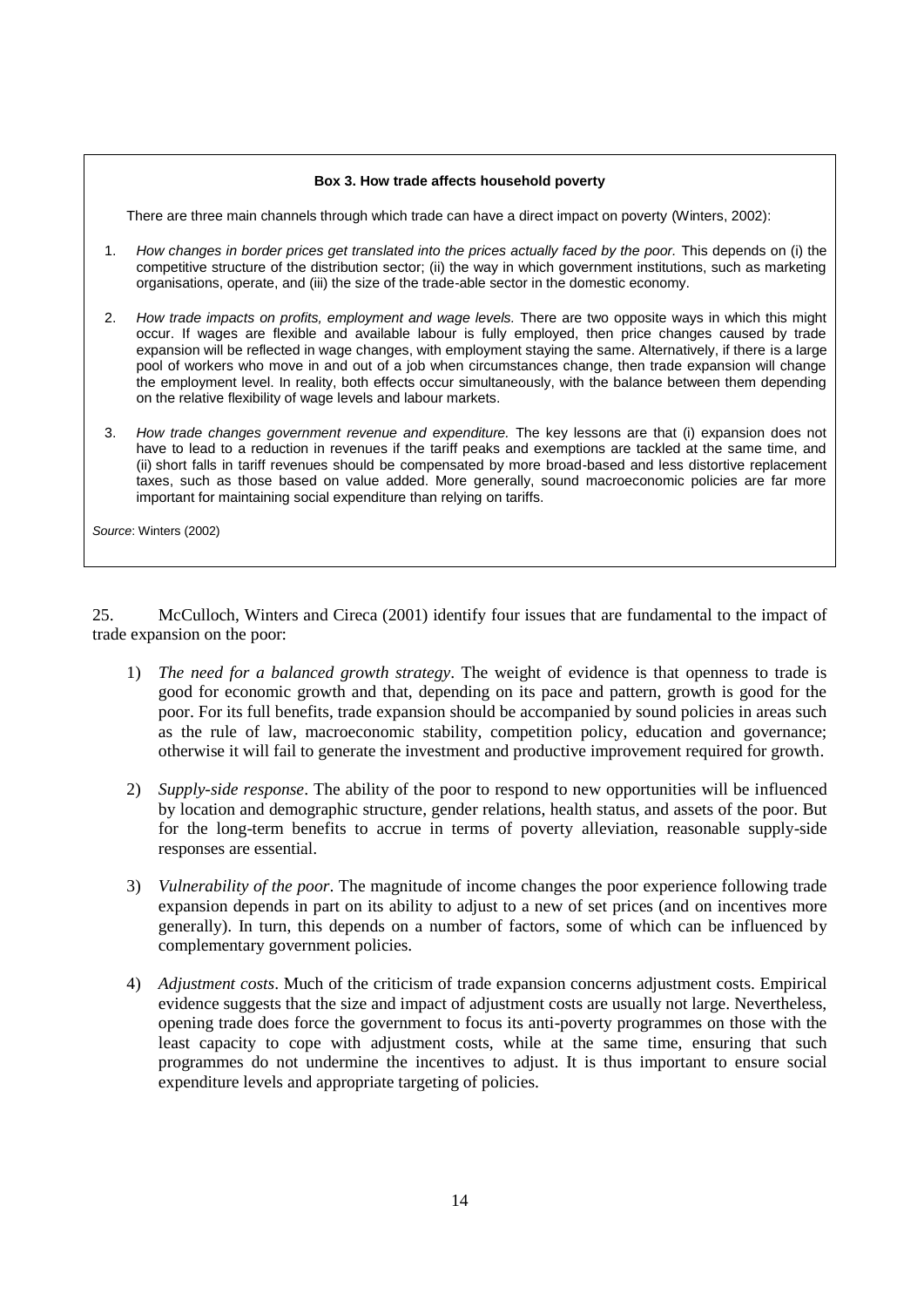- 26. Moreover, in terms of policy instruments, those drivers can be divided into three main categories:
	- a) Policies to overcome supply-side constraints and build productive capacity (*e.g.* reducing trade costs, improving transport links and access to electricity, improving the business environment and/or access to credit, etc.).
	- b) Policies to provide opportunities to the poor to share in the gains from trade (*e.g.* access to nontraditional markets, extension services, micro-credit, etc.). Many of those policies are common to the promotion of pro-poor growth in general.
	- c) Policies to mitigate the costs of adjustment (*e.g.* social safety nets, vocational training, etc.).

# **5. Increasing the benefits of trade**

27. Many of the rigidities hampering the ability of low-income countries to expand their trade lie in behind-the-border measures and trade-related infrastructure. Transaction costs (trade facilitation, communication, transport and energy costs) tend to be systematically higher in developing countries. For example, although a large portion of Africa"s trade is conducted using maritime transport, the freight costs remain high – total freight costs represent more than 10% of imported value, as compared to an average of 8.8% for all developing countries and 5.2% for developed countries. (UNCTAD, 1999) Some of those added costs are due to inefficient port services in the continent. Clark, Dollar and Micco (2004) estimate that inefficient ports are equivalent to being 60% farther away from markets for the average country and that a relative decrease in the inefficiencies associated with maritime transport from the 25th to 75th percentiles would lead to an increase in bilateral trade of around 25%.

28. Bora, Bouet and Roy (2007), on the other hand, present a gravity model showing that Africa"s trade under-performance is driven by poor trade-related infrastructure (*e.g.* air and road transportation and communications), while GDP, geographic distance and access to foreign markets do not fully explain Africa"s low trade performance. The authors conclude that interventions to improve both the level and quality of infrastructure could yield higher returns. Similarly, Limao and Venables (2001) argue that the quality of infrastructure is an important determinant of transport costs, and show that poor infrastructure accounts for more than 40% (and up to 60% for landlocked) of predicted transport costs (see Box 4).

### **Box 4. Connecting landlocked countries: the need for infrastructure**

Countries differ in their trade and growth potential. The Commission for Africa (2005) identifies geography as one of the two root causes of Africa"s poor development performance (the other being governance). The Commission points out that these landlocked countries, where more than a quarter of Africa"s total population live, face a substantial competitive disadvantage and therefore are much more likely to remain poor. For instance, transport costs are 50% higher and trade volumes 50% lower than in similar coastal countries. It is also said that being landlocked is equivalent to being located 10,000 km farther away from markets. (Clark, Dollar and Micco, 2004) Due to their lack of access to infrastructure, a higher proportion of people suffer from undernourishment than their peers in coastal countries. Worst still, if the neighbouring countries are also poor, their landlocked-ness even becomes a poverty trap. (Collier, 2007).

Reliable and affordable infrastructure reduces the cost of doing business. It helps to connect poor people to the growth process by improving their access to growth poles and their mobility. There is evidence that increased access to infrastructure contributed to lowering of income inequality. (Calederon, 2004) For landlocked countries, it is imperative for growth and poverty reduction to improve the infrastructure. The Commission recommends that Africa needs an additional USD 20 billion investment each year in infrastructure. This should support the continent"s regional, national, urban and rural infrastructure priorities – ranging from rural roads, power plants to ICT and other economic infrastructure needed to support greater integration of sub-Sahara Africa, and to enable African countries to break into thriving world markets.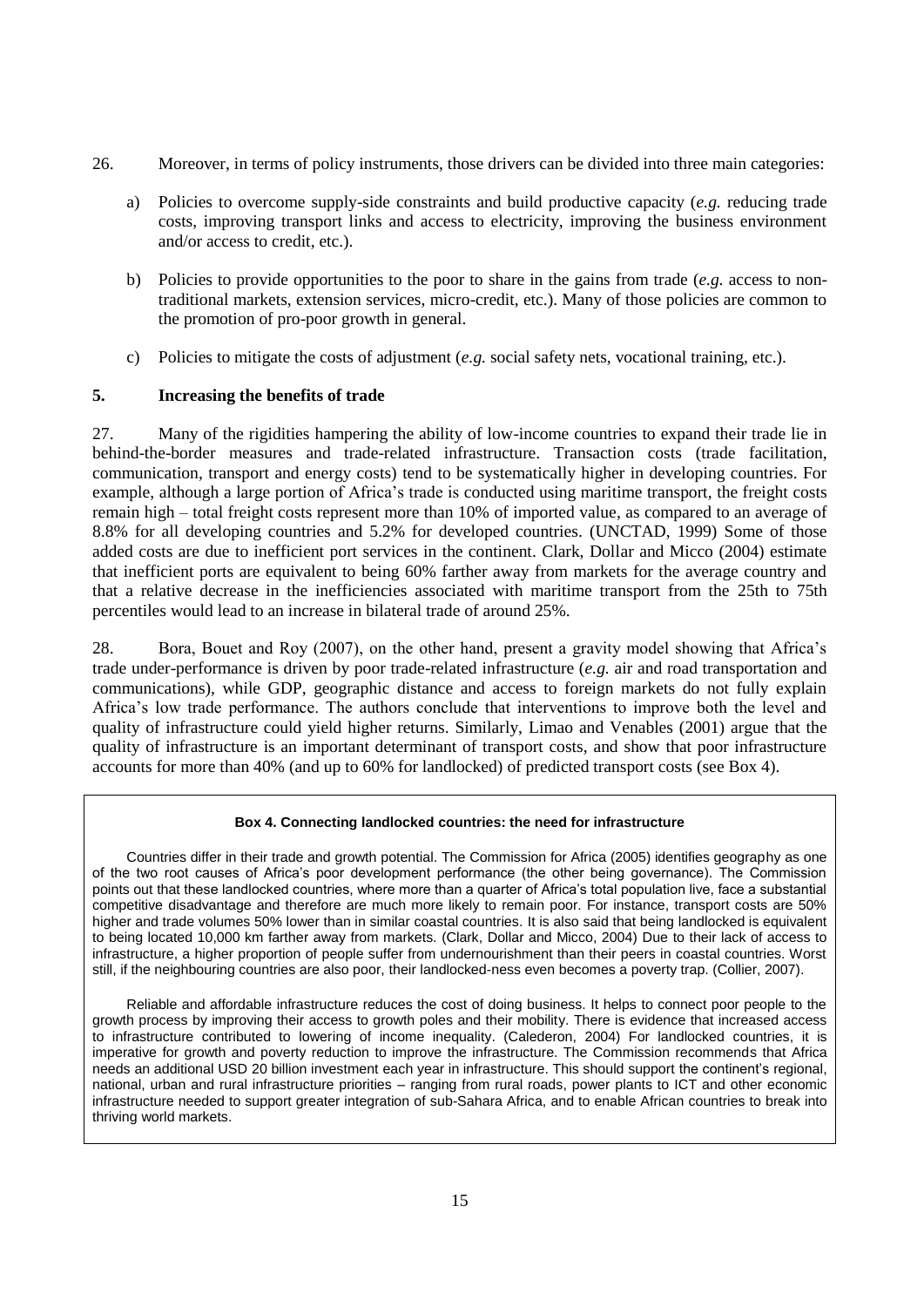# *5.1 Building productive capacities*

29. In low-income countries, export-led growth strategies can often end up exclusionary. That is why more balanced development strategies are needed to address the barriers between the domestic and export sectors which often explain diversification failures in those countries. The only way to achieve a sustainable supply-side response and concomitant expansion of productive employment opportunities is through the development of productive capacities, *i.e.* productive resources, entrepreneurial capabilities and production linkages. Together, such capacities determine the ability of a country to produce goods and services, and enable it to grow and develop. The core processes through which productive capacities are built are capital accumulation, technological progress and structural adjustment. (UNCTAD, 2006a)

30. The importance of developing productive capacities for trade expansion and poverty reduction is evident in the experience of developing countries which have managed to achieve sustained and substantial poverty reduction over the last three decades. The key links between productive capacities, economic growth and poverty reduction are presented in Figure 4. On the left side, there is the virtuous circle between development of productive capacities and economic growth, through the relaxation of supply-side constraints and the stimulation of demand. On the right side, there are further feedback loops between development of productive capacities and poverty reduction through: *i)* productive employment; *ii)* lowering of prices; *iii)* increased government revenue and services; and *iv)* better governance. Furthermore, the degree of productive capacity building is strongly influenced by the degree of openness and the quality of institutions (UNCTAD, 2006a).







31. The existence of an open trade regime does not imply that the domestic economy is free of distortions. On the contrary, domestic market and government failures may hinder any spill-overs from trade reform. For example, in many low-income countries, the informal sector represents a very high proportion of the domestic economy and cross-border trade. While informal sectors are fully unregulated and can sometimes thrive because of that freedom, informal enterprises' growth and capacity to adopt technology and increase productivity are severely constrained by their inability to enter into credible arm-length contracts – a key feature of legal cross-border trade. Thus, in economies where the costs of formalisation are very high, the benefits of trade are likely to remain confined to the formal sector and exclude potentially a large segment of the population.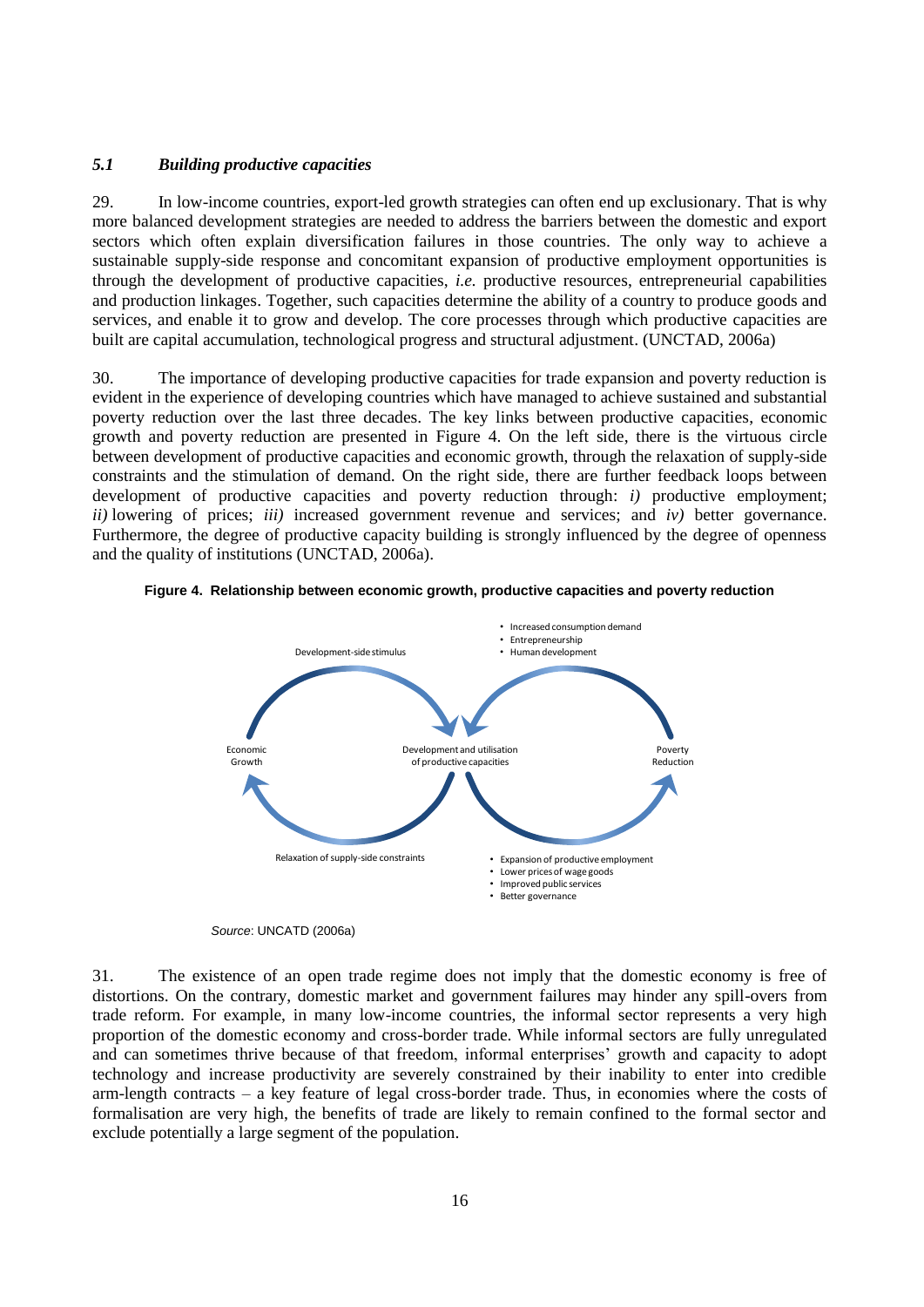# **6. Pro-poor growth through trade**

32. There is no single recipe for (or a model of) a successful transition to the path of rapid economic growth that has sizable and sustainable impact on poverty reduction. Institutions that work in one country may not necessarily work in another. Hence, developing countries need to pursue and be ready to experiment with different types of policies, institutional designs and growth strategies (both pace and pattern). Rodrik (2003) identifies a trinity of "fundamental principles" for economic policy: *markets* that promote competition and allocate resources efficiently; *institutions* that guarantee rights to property and integrity of business transactions, without which markets will go "missing"; and *macroeconomic stability* to instil confidence in future economic prospects, and hence encourage investment for further growth. Individually they are not sufficient to induce growth but rather they are needed in combination.

33. Growth in general is rather a messy process and no one should expect it to be unconditionally fair to all by design. That is why governments need policies for pro-poor growth and to reach those sub-groups of people to whom such growth does not reach. To make growth more pro-poor, OECD (2006a) highlights three key messages:

- Rapid and sustained poverty reduction requires pro-poor growth, *i.e.* the pace and pattern of growth that enhances the ability of poor women and men to participate in, contribute to and benefit from growth. Policies therefore need to promote both the pace of economic growth and its pattern, *i.e.* the extent to which the poor participate in growth as both agents and beneficiaries, as these are interlinked and both are critical for long-term growth and sustained poverty reduction.
- Policies to tackle the multiple dimensions of poverty, including the cross-cutting dimensions of gender and environment, are mutually reinforcing and should go hand in hand. Progress in one dimension will be accelerated by progress in others. In tackling poverty, perceptions of policy dichotomies have been misplaced. Policy trade-offs do exist but can be better managed.
- Empowering the poor is essential for bringing about the policies and investments needed to promote pro-poor growth and address the multiple dimensions of poverty. To achieve this, the state and its policy making processes need to be open, transparent and accountable to the interests of the poor. Policies and resources need to help expand the economic activities of the poor.

# *6.1 Connecting the poor to markets*

34. Most country case studies commonly identify the role of markets as a critical factor in determining the poverty impacts of trade. Where conditions of the poor have improved this has usually been associated with better performance of and access to markets. Where those conditions worsened faulty markets are usually to blame and, in extreme cases, the problem is the complete absence of a market. In Madagascar, for instance, poor households are almost completely disconnected from the few rudimentary markets that exist due to a lack of infrastructure. (Hoekman and Olarreaga, 2007)

35. More than half the population in developing countries and more than three-quarters of the poor live in rural areas where agriculture typically constitutes 50 to 90% of household income. However, the lives of poor men and women who are located in remotest regions are especially disconnected from the market. They typically work on small, rain-fed farms, growing stable grains partly for their own consumption. The development of efficient agricultural markets could, thus, have a large impact on the economic opportunities of rural households (IFPRI, 2007).

36. Connecting poor farmers to markets and enabling them to sell their crops provides significant benefits. When various physical and institutional constraints are removed, farmers can earn more by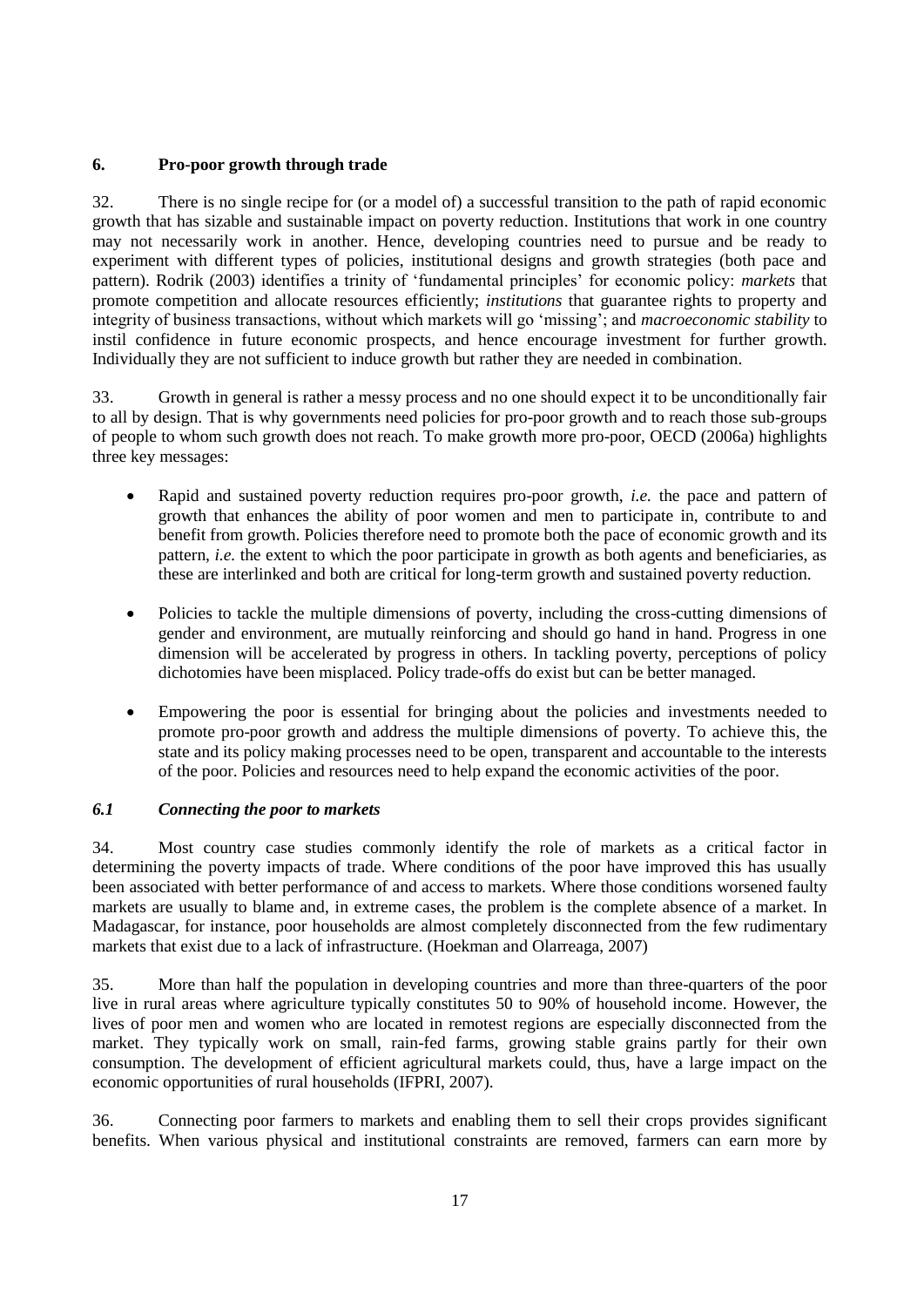specialising in crops for which they have a comparative advantage and purchase commodities that are relatively costly for them to grow. Indeed, those who produce mainly for their own consumption are the poorest, whereas those who are well integrated into markets and specialise in a smaller number of crops tend to be better off. With rapid evolution of food-marketing systems in developing countries, identifying the "best" crops for farmers to grow based on their agro-climatic conditions and proximity to markets is improbable. Farmers themselves must have better incentives and access to information to make such decisions. Rather, what is needed is a set of marketing policies and institutions that connect farmers to markets by reducing their marketing costs and risks (IFPRI, 2007).

37. Hertel and Winters (2005) confirm that the degree to which border price changes are transmitted within countries strongly affects their impact on households. Efforts to boost productivity through better extension services, coupled with improved access to marketing and distribution networks, would help rural farmers respond more fully and derive bigger income gains. Similarly, this analysis strongly confirms the importance of better market integration and investment in rural infrastructure to help reduce transport and energy costs thereby better transmitting the opportunities created by market opening to those regions and maximise potential gains against poverty.

38. The need for integrating local, national and regional economies as a basis for successful globalisation is evident, particularly by linking rural famers to markets and connecting them to deeper and more competitive value chains. Today, food and other agricultural products are sourced globally as much as manufactured products and the expanding markets for agro-food products is opening up new opportunities for developing countries (see Box 5). Participation in and linking up to regional or global agro-food value chains allow developing country producers to overcome the limits imposed by their small domestic markets. It provides them access to more vibrant markets, allowing them to upgrade their production processes and improve the quality and value-added of their products.

#### **Box 5. The case of the Zambian agro-processing sector**

Zambia shows that a more efficient agriculture sector coupled with strong growth can trigger development in the off-farm sector that has a base in agriculture such as agro-processing industries through production linkages as well as expenditure linkages associated with higher agriculture revenue.

The government of Zambia gives the highest priority to agricultural development and private sector-led growth through diversification and trade expansion. Although the strong growth performance of the recent years has been mainly attributed to its booming mining sector (copper is the country's single largest foreign exchange earner), agriculture is the most dynamic component of Zambia"s export economy and is the main driver of export diversification. The sector's share of total export rose from less than 5% in the 1970s to around 20% in the beginning of the 2000s. This sector also absorbs about 70% of the labour force and hence is the main source of income and employment for the majority of Zambians, in particular, the poor. Additionally, this sector is characterised by high participation of women in labour force.

The agro-processing sector enjoyed a reasonably good market in Zambia with a notably indigenous production structure whereby the industries used a significantly high proportion of local raw materials. Since opening up to foreign trade, the sector has recorded significant growth output and employment. In addition to its contribution to national income and employment, agro-processing has the potential to increase income and access to food for the rural poor, who largely depend on agriculture for their livelihoods. This is achieved through the creating of small-scale processing businesses that can be carried out at homes and do not require huge investment. Through such "spill-over" transmission mechanism, agro-processing can potentially impact household poverty in a sustainable manner.

*Source*: Seshamani (2006); Bonaglia, Fukasaku and Hayashikawa (2006)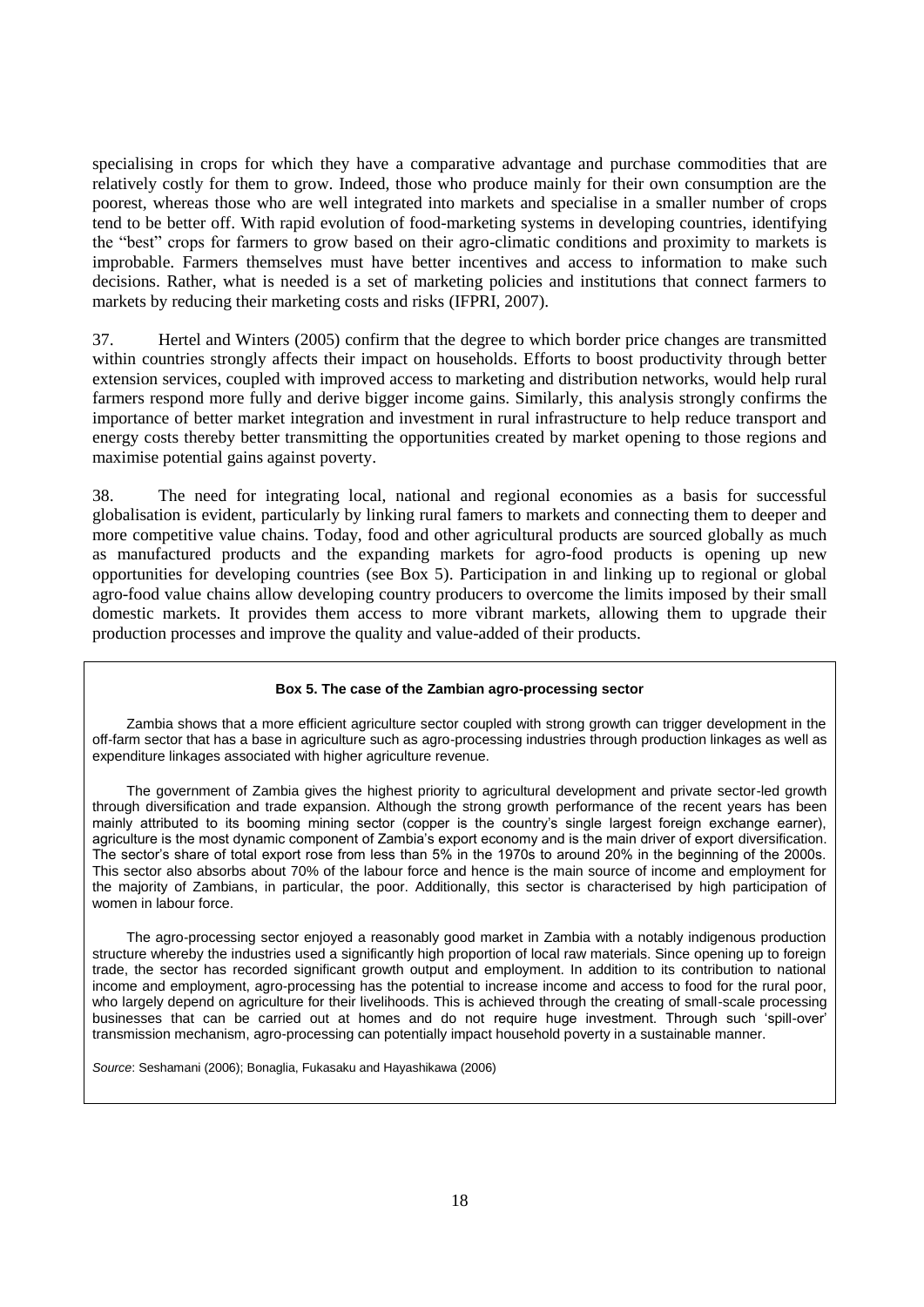# *6.2 Trade and inequality*

l

39. The poor are not a homogenous group and the heterogeneity in outcomes means that some sub-groups of people, including women and ethnic or religious minorities, may face tougher challenges to participate in the economic process.<sup>8</sup> It is thus important to keep in mind the heterogeneity of responses by different groups among the poor, between men and women, and spatial differences including between the urban and rural poor. This underscores the need for carefully targeted measures to promote adaptation to ensure that the benefits of new opportunities presented by trade are as widely distributed as possible, and that vulnerable populations are protected from adjustment costs as much as possible (see Box 6).

40. Where there is wide-spread poverty and most of the population live at or below income levels sufficient to meet their basic needs, a purely export-led growth strategy is unlikely to deliver on its own an inclusive growth process that has strong linkages to the domestic economy and expands economic opportunities that the poor can take up. Moreover, even if growth helps reduce levels of absolute poverty, inequality may still increase. For example, a World Bank study (2005) confirmed that during the 1990s, countries with rapid economic growth and trade liberalisation achieved absolute poverty alleviation, but also tended to experience increased inequality.<sup>9</sup> UNDP (2005) finds that uneven distribution of the costs and benefits of trade liberalisation across and within countries has resulted in an uneven pattern of integration.

41. Furthermore, not only increased inequality weakens the trade-driven growth elasticity of poverty reduction (*i.e.* the extent to which a unit of export growth reduces poverty), it also affects the sustainability of policy reform. That is, due to rising inequality in incomes, assets and opportunities the people who are forced to bear the brunt of adjustment costs may blame governments for what they see as weak outcomes from painful reforms, making it much more difficult for governments to gain public support for further reforms. A more balanced strategy – that allows for trade openness in varying degrees (for different kinds of goods and services with appropriate timing) and that prioritises human development outcomes – is required for a more virtuous trade-poverty *nexus*. (UNDP, 2003; UNCTAD, 2004) The growth experience shows that rising inequality is not an inevitable consequence of the growth process, as long as there is a mix of policies that addresses both growth and distributional objectives, strengthens empowerment, and deals with gender and other biases (*e.g.* race, caste, disability or religion).

<sup>8</sup> . The January 2008 issue of *Poverty in Focus* provides an overview of the issues surrounding gender equality and pro-poor growth and brings together recent work by academic researchers on this important topic.

<sup>9</sup> . However, evidence on the effects of trade and growth on inequality is mixed. For instance, IMF (2007) analysis on globalisation and inequality found that trade openness actually reduces income inequality, both in developed and developing countries, when trade effects are isolated from other growth drivers, such as technological progress. Whereas, Kremer and Maskin (2007) describes how increased trade resulting from globalisation tends to benefit elites in both rich and poor countries and thus increase income inequalities in both country categories. Other recent work on the relationship between globalisation, inequality and development include Nissanke and Thorbecke (2007); Mamoon (2007); and Goldberg and Pavcnik (2007).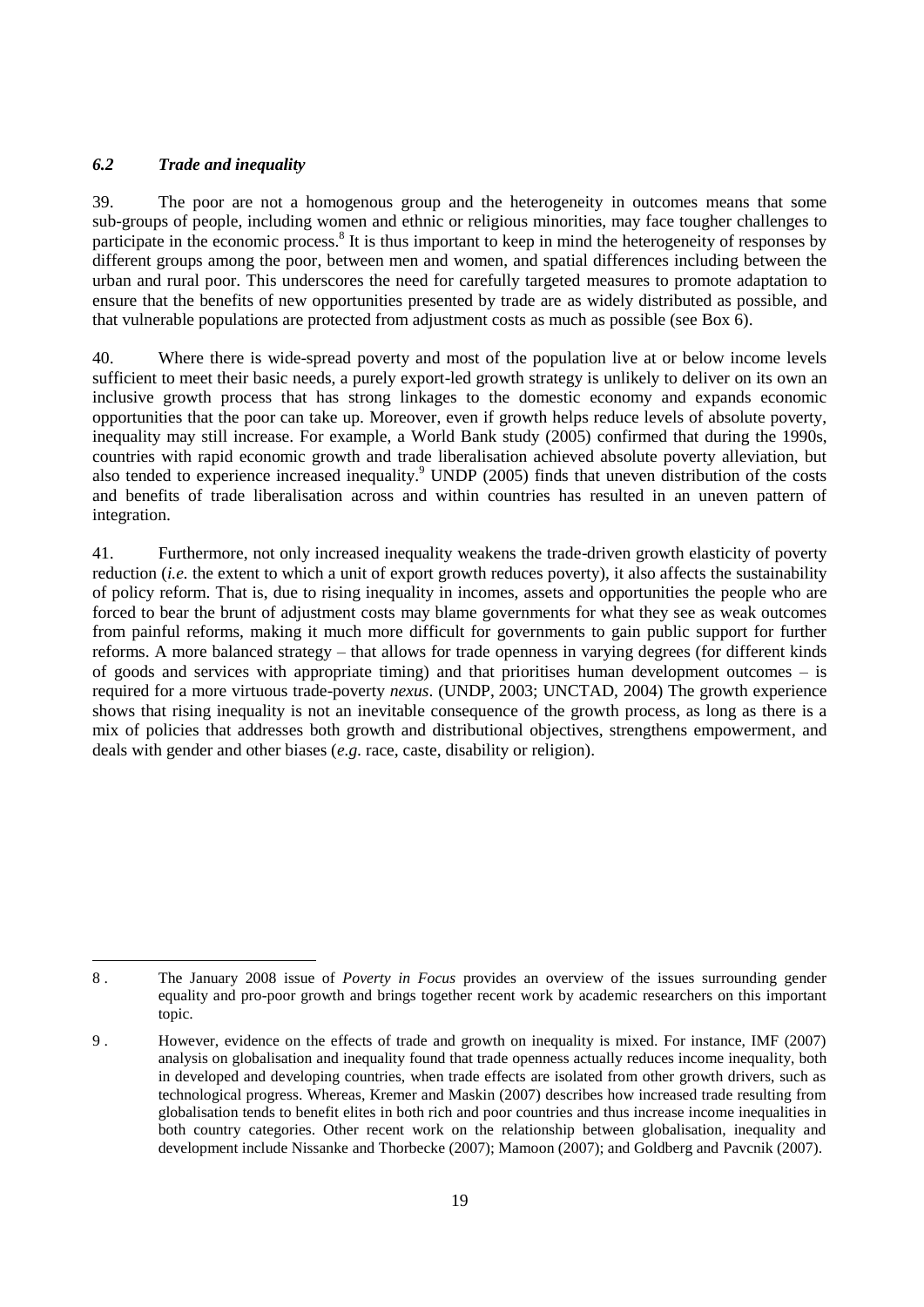#### **Box 6. Women and trade: the case of the Cambodian garment industry**

The impact of trade expansion on the distribution of income and employment differs between men and women. Women are more vulnerable to chronic poverty because of gender differences in the distribution of income and through lack of access to productive assets like land and credit. Furthermore, within households, men may constrain women"s employment and control the income women earn. Inequalities between men and women in accessing opportunities, or 'resources, rights and voice', are thus closely linked to women's empowerment, as well as children's well-being. (Morrison *et al*., 2007)

Evidently, trade has very different impacts on women and men due to such gender relations but, in practice, the impacts of trade are felt by all individual men and women as fluctuations in prices (and hence availability of goods) and through changes in output (what they produce, how and under what conditions). There have been increased employment opportunities for women in non-traditional agriculture such as cut flowers, in clothing and textile industries, and also in electronics-oriented Export Processing Zones (EPZs) and services sectors. Much of this increase is concentrated in export-oriented industries where electronic components are assembled, textiles processed, and garments and shoes produced. (Sexton, Nair and Kirbat, 2004) Paid employment can improve women"s autonomy as well as their economic and social status. It can also shift power relations between women and men, including at household level, and can improve women"s well-being, negotiating power and overall status.

For example, a study by Neak and Yem (2006) describes how the Cambodian garment industry has been a major contributor in boosting the country"s economic growth and reducing poverty. The industry plays a vital role in earning foreign exchange. The share of garments in total merchandise exports rose from a mere 6% in 1995 to 76% in 2005, earning USD 2.2 billion. The impact on income from this sector goes far beyond the workers employed in this sector and it is estimated that at least one million people benefited through direct and indirect employment and income, including remittances. The garment industry is particularly significant in empowering women. Young female workers make up as much as 90% of the labour force in the garments industry, which represents about 20% of the country"s total female workforce. They typically have little or no education and come from poor rural regions. (Neak and Yem, 2006)

More significantly, the study finds that, over the years, employment in the garments industry has helped to break down the restrictive social norms and attitudes that only men should be involved in economic and union activities. Indirectly women play an even more important role through their support for poor family members in rural areas. A garment worker received an average monthly wage of USD 60 in 2004. They sent about half of their monthly wages to their families back home, typically supporting another four or five members. These remittances are used to buy food and support family healthcare and education, thus, reducing significantly the incidence of extreme poverty. (Neak and Yem, 2006)

In short, having a daughter working in the garment industry is considered as one of the prime factors allowing rural families to move out of poverty. Nevertheless, risks remain as the garment industry can easily be relocated to other countries and there are limited job opportunities in other sorts of the formal sector for the unskilled. Furthermore, workers in smaller garment factories remain susceptible to health and safety risks due to frequent overtime to increase their income. (Neak and Yem, 2006)

# **7. Mitigating the costs of adjustments**

42. The largest gains from trade liberalisation come from the process of transferring resources to more productive uses. Still, while trade reform enables fast growth in export industries, reallocation of resources (capital and labour) also often means closures of firms and job losses in some sectors. Indeed, there is broad agreement that while trade integration leads to long-term welfare and efficiency gains, it can also involve costly short-run macroeconomic adjustment, with some people "winning" and others "losing." Jobs created as a result of trade expansion are at first concentrated in the export sector but in some cases – particularly with respect to certain extractive sectors – the export sector is only weakly linked to the rest of the mostly informal economy, hampering any significant spill-over effect.

43. Logic dictates that identifying which groups are likely to suffer short-term harm can help in designing appropriate safety nets beforehand. The impact of trade integration on a particular poor person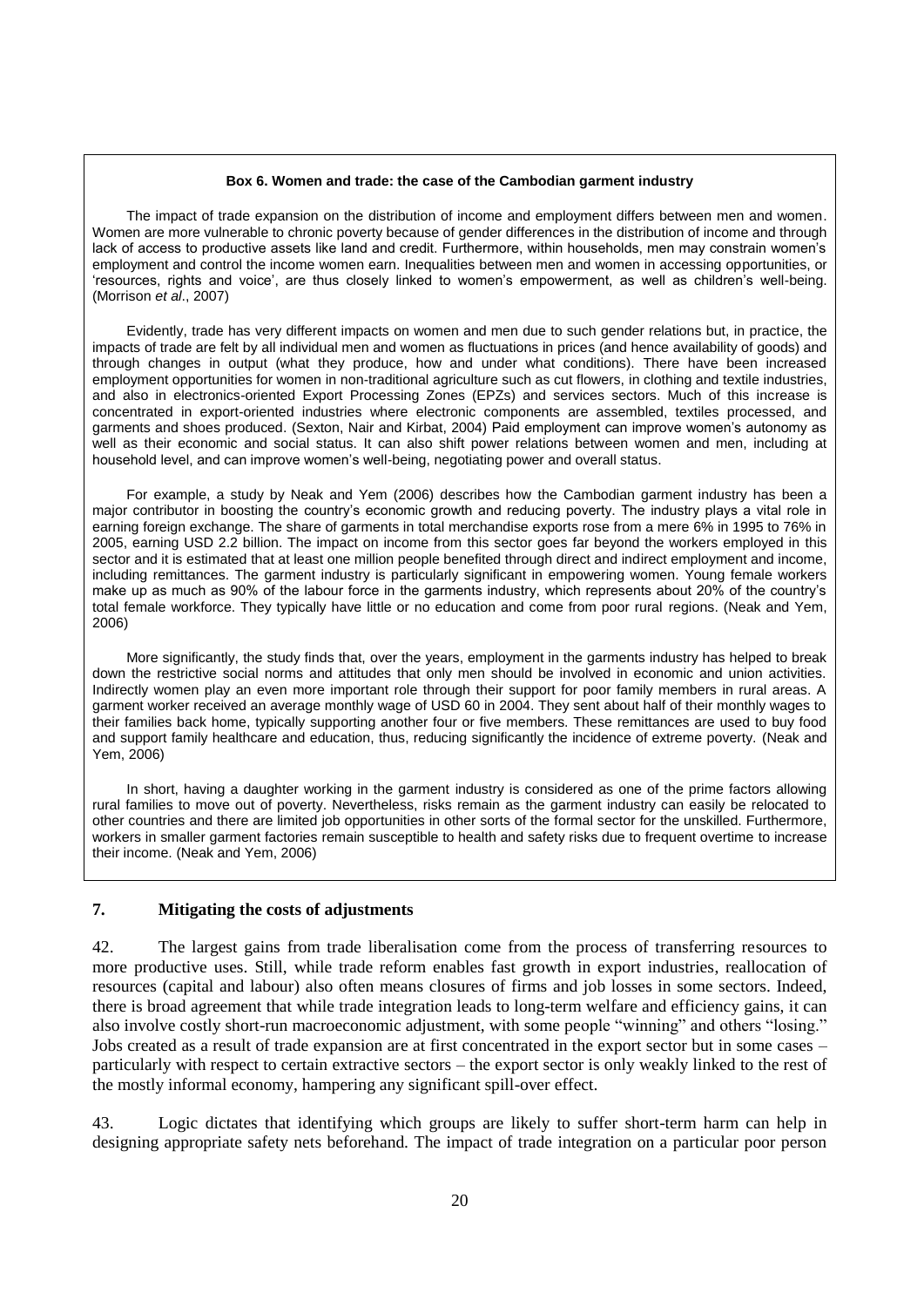depends heavily on which sector that person was initially working in and their consumption basket. Changes in wages and employment are one key mechanism by which external trade translates into poverty reduction impacts. Oftentimes, changes in consumption prices will affect different groups of poor differently. For example, food prices increases are generally beneficial for the agro-rural poor who at the very least will see their earning opportunities expand and negative for the urban poor who spend a very large proportion of their income on food and are directly made worse off by any increase in price.<sup>10</sup>

44. In macro terms, adjustment costs may be greater if the economy was originally highly protected, but such costs are typically small compared to the benefits of trade liberalisation and are also typically short-term. (Winters, McCulloch and McKay, 2004) But when the poor are at the losing end of integration, they are less capable of coping with adjustment, and the effects can be long lasting, particularly when family investments in health and education are affected. In such situations, what is needed are social protection policies that facilitate the transition following trade reform and provide security and insurance against adverse events and, more critically, that help the poor take required adjustments. Such social protection will help minimise those short-term transition costs and maximise the potential for long-term gains for the poor. However, one needs to examine social protection policies to ensure that they do not become disincentives to adjustment – though there are studies with evidence suggesting that this is not generally an issue for concern (see Box 7).

#### **Box 7. The case of social cash transfers in South Africa**

According to Samson (2008), studies – using panel labour force surveys tracking social grant recipients in South Africa over time – have found that workers in households receiving social cash transfers (grants) look for work "more intensively and extensively" and as a result find new jobs more successfully than do workers in comparably poor households that do not receive such grants. Samson also explains that social grants are likely to mitigate social risks and relax liquidity constraints on poor households, thereby encouraging migration and employment search. Similar impacts and anecdotal evidence were also said to be found in countries such as Brazil, Mexico, Kenya, Namibia and Zambia.

45. Furthermore, trade policy liberalisation reforms will not by themselves automatically lead to poverty reduction and might even be subject to policy reversals without necessary complementary reforms. The 2005 OECD Trade and Structural Adjustment Project (TASAP) already identified that the most successful trade reforms had been accompanied by some form of assistance for those bearing the brunt of the adjustment. With some care, targeted assistance – a much more pragmatic solution for low-income countries than general assistance measures such as social security – can be effective and equitable. For effectiveness, targeted assistance schemes need to be: *i)* time-bound with a clear exit strategy; *ii)* decoupled from production; *iii)* aimed at re-employing displaced workers; an *iv)* compatible with general safety net arrangements (if existing); and *v)* transparent and accountable (OECD, 2005b).

46. Harrison (2006) also argues that further attention on properly identifying which types of policies should accompany trade reforms and improving the understanding of how to design appropriate social safety nets are key to secure the benefits of trade. For example, ILO/WTO (2007) finds that trade reforms introduced in conjunction with labour market programmes are more likely to have significant positive effects on both growth and employment (thus on the overall poverty impact).

47. Mauritius is a good example of a small developing country that has explicitly integrated in its Aid for Trade strategy a programme to provide vocational training to displaced workers affected by the

l

<sup>10</sup> . The winners and losers are not always distinct groups and sometimes the same group of people could win in some ways and lose in some other ways, and the net result may not be readily observable.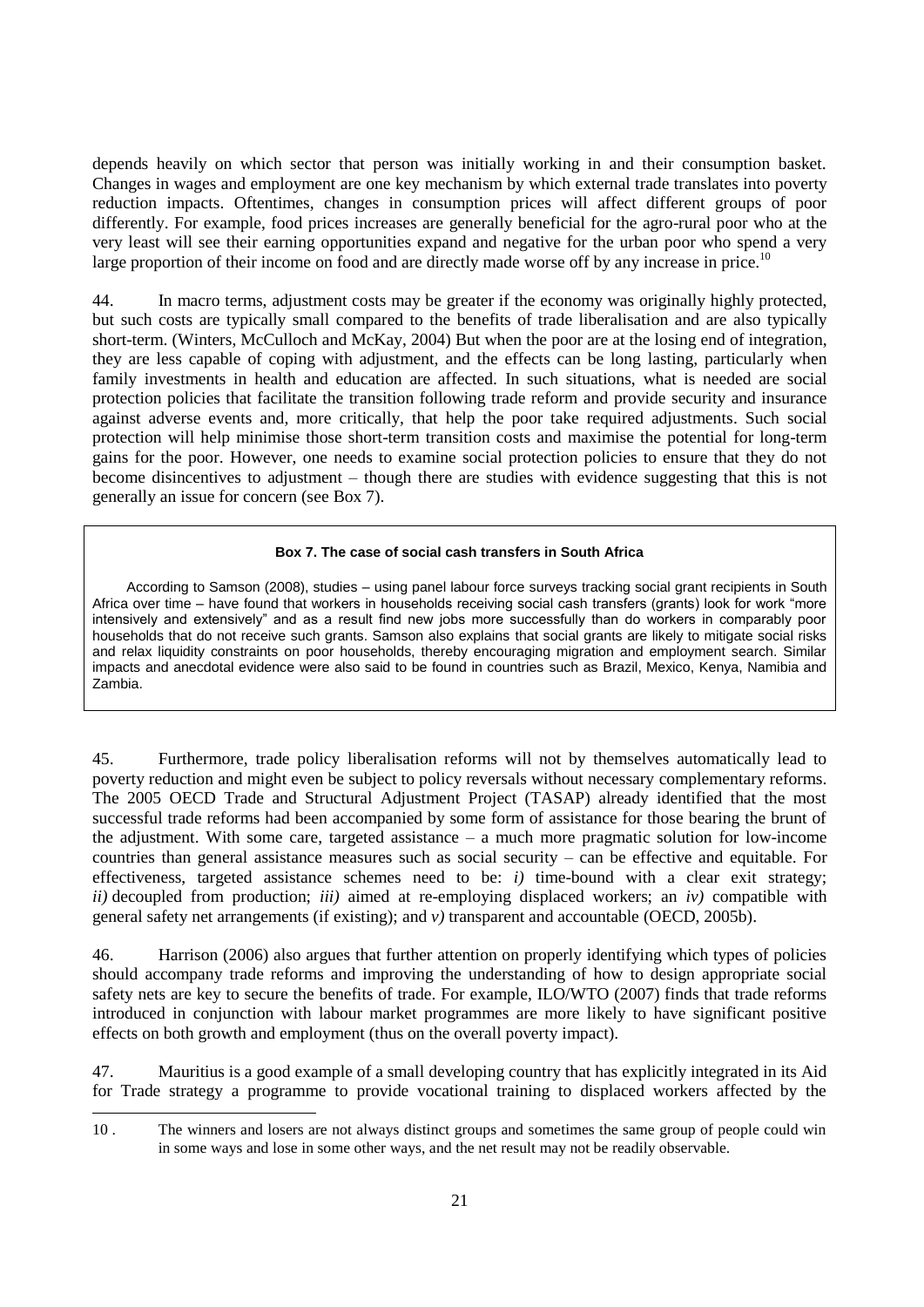economic restructuring. Mauritius embarked on a radical restructuring of its economy by transforming its traditional sectors (textiles and sugar), promoting growth in existing sectors like financial services, and developing higher value-added industries in such areas as ICT. This was made possible because its government was fully aware that both labour and trade reforms were needed to complement each other to minimise the adjustment costs of the reform process and maximise its sustainability.

48. Trade development strategies should not be designed in isolation from other economic development policies, especially, social policies. Clearly, a robust economy requires strong economic agents, ones with the capabilities to be productive and entrepreneurial. That, in turn, requires better educated and healthy populations because human capital is essential to economic growth and development. Hence, adequate provision of basic education and healthcare services can generate positive spill-overs and improve economic and social well-being of the country. For instance, policies that provide wider access to education have been found to stimulate growth and reduce inequality at the same time (ILO/WTO, 2007).

49. Improved education can help fill expanding sectors" need for better educated or skilled workers, diversify production into higher value-added products, and should be made a cornerstone of the government"s pro-poor policy and strategy. Improvements in education are especially important, given the dismal state of education in many poor regions. Moreover, education plays a key role in promoting labour productivity and mobility. A recent study found that, in the case of China, greater educational attainment strongly facilitates mobility from farm to non-farm sectors, often a pathway out of poverty. One additional year of schooling was found to boost a worker's chance of finding off-farm employment by 14% (Zhang, Huang and Rozelle, 2002).

50. Other complementary policies of particular importance include access to better healthcare services, stronger property rights, access to credit for investing in technology improvements, access to information, and the ability to move between contracting/expanding sectors. These policies are needed to ensure that benefits of trade are shared across the population. Strengthening the capacity of developing countries to design and implement such policies is critical for enabling them to cope better with the social impact of trade reforms, as well as helping to increase popular support for the reforms themselves (ILO/WTO, 2007).

# **8. Global approaches – local solutions**

51. Trade opportunities and constraints faced by countries depend on initial conditions that have been shaped by history, endowments, administrative capabilities, and a host of other factors. As such, designing pro-poor trade strategies is dependent on identifying a selective and sequential approach that accounts for country-specific circumstances. How trade openness affects poverty in any individual country depends on the country"s specific circumstances, including its geographical position and on the situation of its poor citizens. Trade openness needs to be broad based across sectors and regions and inclusive of the large part of the work force that poor men and women make up. Clearly, this calls for the need for "localised" solutions that are tailored to specific national priorities and contexts, including the kinds of complementary policies that can be adopted along with trade reform to ensure greater gains for the poor.

52. A study by CUTS International (2008) on trade-development-poverty linkages concludes that the most significant feature is that the same set of policies produces dramatically different results in the different country case studies. It identifies that the differing outcomes are due to: varying physical and geographical characteristics of the countries; the nature of the implementation of these policy measures; the capacity and quality of institutions under which the reforms are implemented; and the political and social environment. The complex interaction of policy reforms and the country's existing structural attributes determine the overall outcomes that are beyond the predictions of simplified theoretical constructs (CUTS, 2008).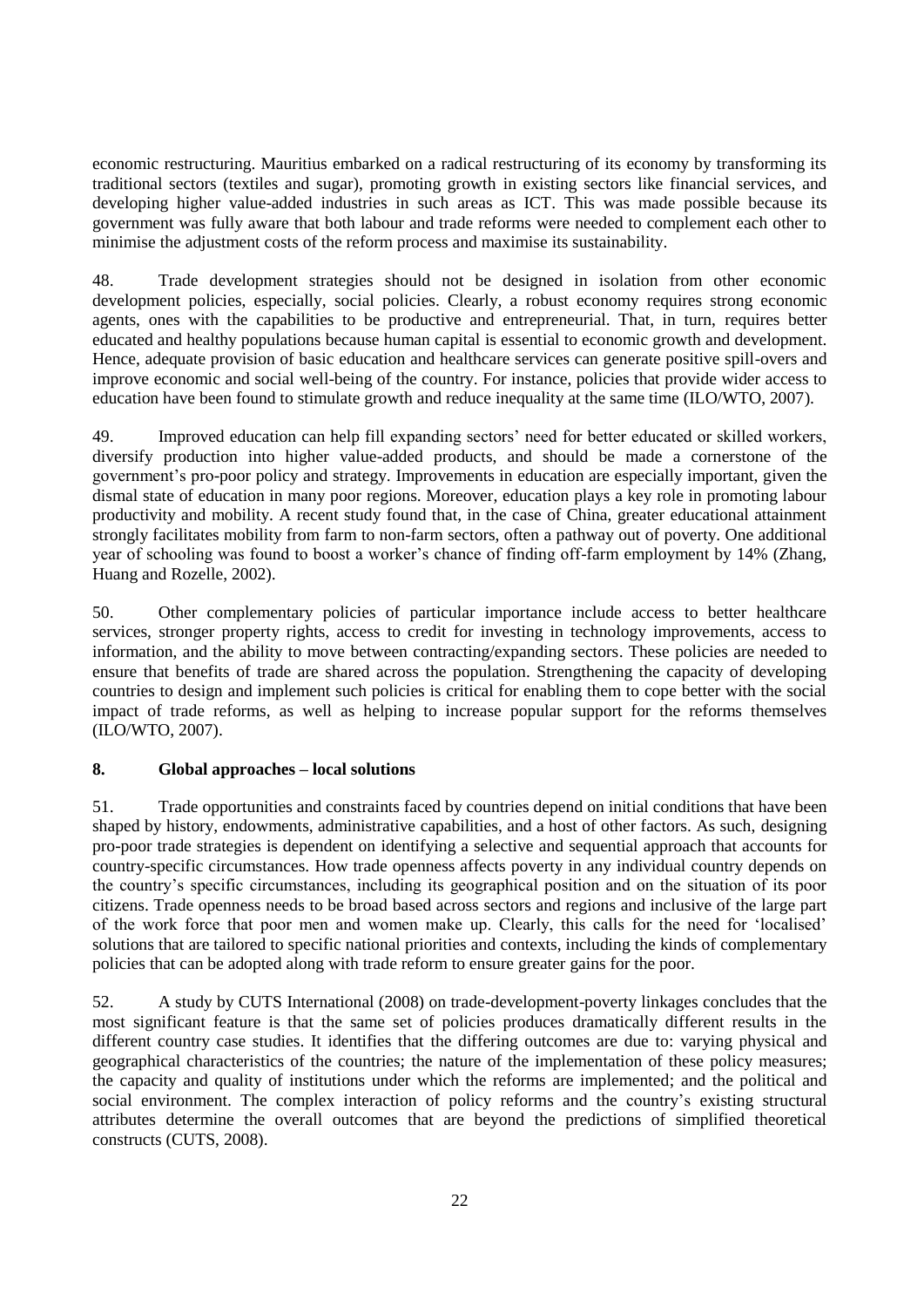53. It is widely recognised today that a "one-size-fits-all" approach is not conducive to development and will eventually fail to deliver results. While the ingredients are common across different growth experiences, the recipes need to be very country specific. But it is also important to note that successful cases of trade expansion have done so under regimes that did not disadvantage export industries and by following the comparative advantages in their economic development (Michalopoulos, 2003; Lin, 2007).

# **9. Conclusions**

54. Trade is a central part of the economic growth and poverty reduction agenda. To this end, Aid for Trade interlocks aid and trade into a broader pro-growth strategy whose overall objective is to raise living standards and reduce poverty in developing countries. To increase the impact of trade on poverty reduction, the broader development community acknowledges that trade integration is an important element in achieving sustained economic growth, and that Aid for Trade provides an important framework to support this process by addressing poor people"s constraints to taking up the new economic opportunities arising from expanding regional and global markets.

55. In order to better balance trade and growth with sustainable development benefits, it is essential to pay close attention to the differential impact of trade on different groups from the angles of employment (export-oriented and import-competing), gender (poor women and men) and geography (including rural and urban poor). Export-oriented trade policy interventions, if they are to have a greater pro-poor impact, need to consider the country-specific profile of the poor and the many roles they play as consumers, workers and producers: who and where the poor live; how they earn their livelihoods; and, what constrains them from participating more in growth are key questions for policy makers to ask and answer. Such country-level assessments of the impact of policy interventions on the poor will help devise responses that will better translate trade-induced growth into poverty reduction.

56. Trade is not a *panacea* for economic development. For the poor to share in the gains from integration, other complementary policies to help connect them up to the economic process need to be in place. These include policies aimed at enhancing the productive capacity of the whole economy and better integrating into domestic, regional and global markets, thus boosting the incomes of the poor. Depending on the country context, doing so could require further investments in human capital (*e.g.* education, health and nutrition) and rural infrastructure, access to credit and technical assistance (agricultural extension services for poor farmers), as well as safety nets and policies to promote macroeconomic stability. Such policies, which reduce the risk and vulnerability of poor men and women, help them adjust to structural changes and take advantage of opportunities created through further market opening.

57. Aid for Trade, delivered in conjunction with effective complementary policies that reduce the risk and vulnerability of the poor, aims to help developing countries translate opportunities to trade into economic growth and poverty reduction. Finally, to ensure greater coherence between trade policies and development assistance, it is paramount that the trade and development communities work together more closely and coherently so as to enable developing countries to reap more fully the benefits from participating in global trade.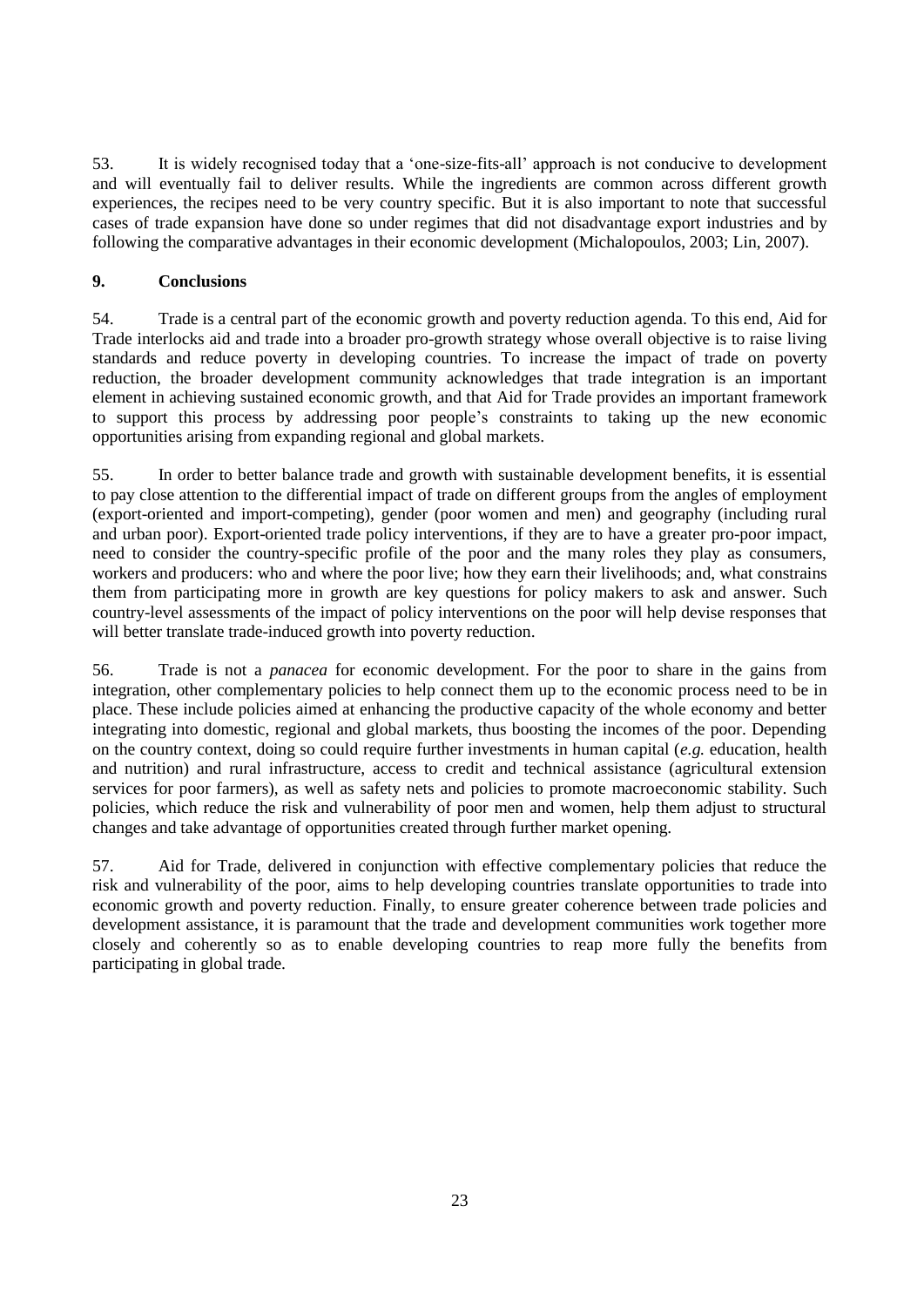#### **REFERENCES**

- Aisbett, E. (2005), "Why are the critics so convinced that globalisation is bad for the poor?", *NBER Working Paper 11066*, National Bureau of Economic Research, Massachusetts.
- Annan, K. (2003), *Message of the UN Secretary-General to the Fifth WTO Ministerial Conference in Cancún, Mexico*, WT/MIN(03)/12, WTO, Geneva.
- Bannister G.J. and K. Thugge (2001), "International Trade and Poverty Alleviation", *IMF Working Paper*, IMF, Washington, DC.
- Berg, A. and A. Krueger (2003), "Trade, Growth, and Poverty: A Selective Survey", *IMF Working Paper*, IMF, Washington, DC.
- Berloffa, G. and M.L. Segnana (2006), "Trade, Poverty and Growth: Two perspectives, one message?", in N. Salvadori (ed.), *Economic Growth and Distribution: On the Nature and Causes of the Wealth of Nations*, Edwar Elgar, 2006.
- Bhagwati, J. (2004). *In Defence of Globalisation*, Oxford University Press, New York.
- Bigsten, A. *et al*. (2004), "Do African Manufacturing Firms Learn from Exporting?", *Journal of Development Studies*, Vol. 40, No. 3 (February), pp.115-141.
- Billmeier, A. and T. Nannicini (2007), "Trade Openness and Growth: Pursuing Empirical *Glasnost*", *IMF Working Paper WP/07/156*, IMF, Washington, DC.
- Bonaglia, F., K. Fukasaku and M. Hayashikawa (2006), "Aid for Trade and Agro-Based Private Sector Development in Africa: Lessons from Tanzania and Zambia", unpublished paper, OECD Development Centre, Paris.
- Bora, S. *et al.* (2001), "The marginalisation of Africa in World Trade", *Research Brief No. 7*, International Food Policy Research Institute, Washington, DC.
- Cashin, P. *et al.* (2001), "Macroeconomic Policies and Poverty Reduction: Stylized Facts and an Overview of Research", *IMF Working Paper*, IMF, Washington, DC.
- Chang, H-J. (2007), *Bad Samaritans*, Random House Business Books, London.
- Clark, X., D. Dollar and A. Micco (2004), "Port Efficiency, Maritime Transport Costs and Bilateral Trade", *Journal of Development Economics*, 75 (2004), pp. 417-450.
- Cling, J-P. (2006), "Commerce, croissance, pauvreté et inégalités dans les PED: une revue de littérature", *Document de travail DIAL*, Développement Institutions et Analyses de Long terme, Paris.
- Collier, P. (2007), *The Bottom Billion: Why the Poorest Countries Are Failing and What Can Be Done About It*, Oxford University Press, New York.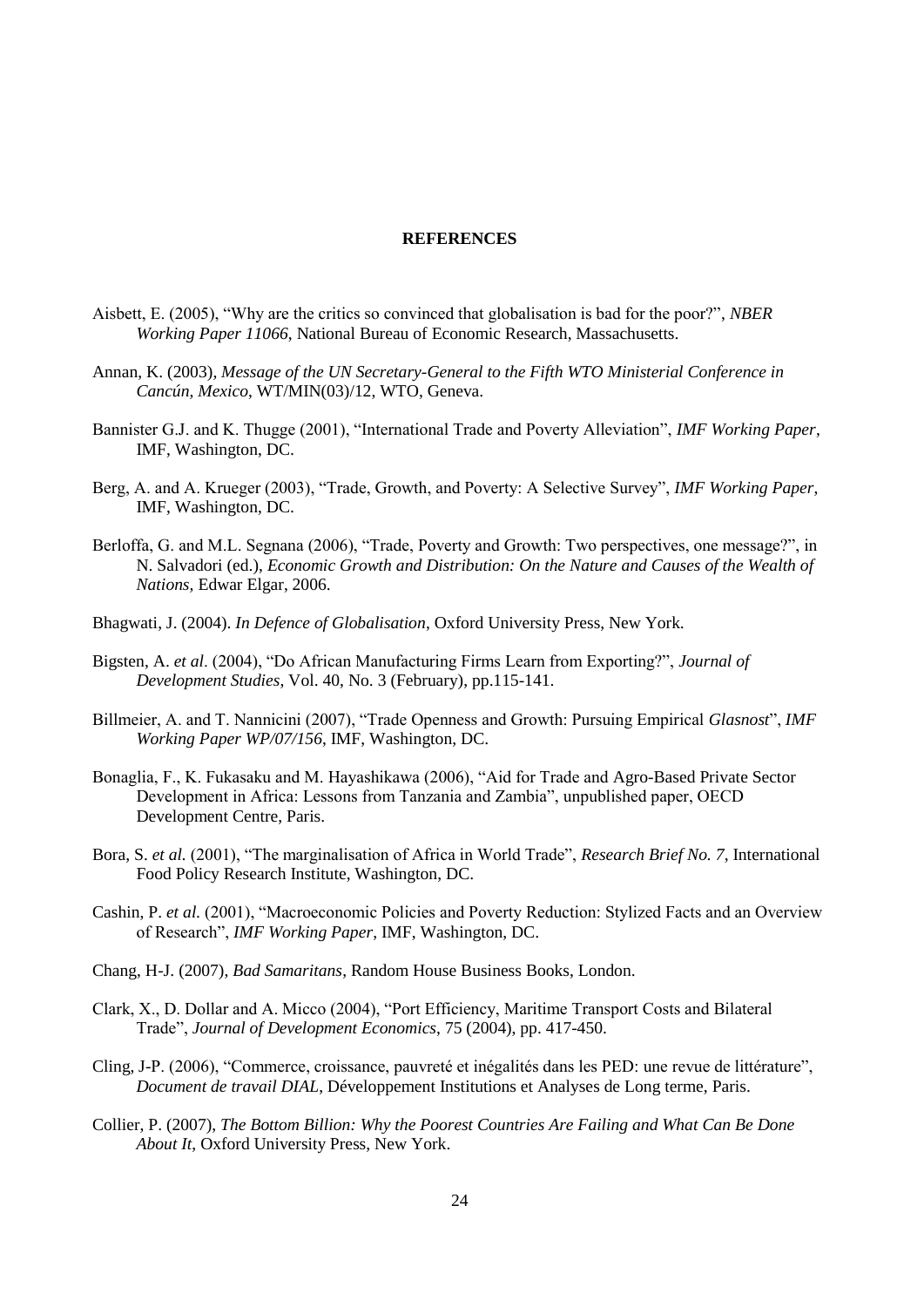Commission for Africa (2005), *Our Common Interest* (available at [http://www.commissionforafrica.com\)](http://www.commissionforafrica.com/).

- Commission on Growth and Development (2008), *The Growth Report: Strategies for Sustained Growth and Inclusive Development*, World Bank, Washington DC.
- CUTS International (2007), *Strengthening the Linkages between Trade, Development and Poverty Reduction*, CUTS Centre for International Trade, Economics & Environment, Jaipur, India.
- CUTS International (2008), *Trade-Development-Poverty Linkages: Reflections from Selected Asian and Sub-Saharan Africa Countries*, Volume I – Country Case Studies, CUTS International, Jaipur, India.
- Datt, G. and M. Ravallion (1996), "Why Have Some Indian States Done Better Than Others at Reducing Rural Poverty?", *Policy Research Working Paper 1594*, World Bank, Washington, DC.
- DFID (2005), *Trade matters in the fight against world poverty*, Department for International Development and Department of Trade and Industry, London. Available at [http://www.dfid.gov.uk/tradematters/default-old.asp.](http://www.dfid.gov.uk/tradematters/default-old.asp)
- DFID (2008), *Growth: Building Jobs and Prosperity in Developing Countries*, Department for International Development, London.
- Fischer, S. (2003), "Globalisation and Its Challenges", American Economics Association, Washington, DC. Available at [http://www.iie.com/fischer/pdf/fischer011903.pdf.](http://www.iie.com/fischer/pdf/fischer011903.pdf)

Goldberg, P.K. and N. Pavcnik (2007), "Distribution Effects of Globalisation in Developing Countries", *Journal of Economic Literature*, Vol. XLV (March), pp. 39-82.

- Harrison, A. (2006), "Globalisation and Poverty", *NBER Working Paper 12347*, National Bureau of Economic Research, Massachusetts.
- Hausmann, R., J. Hwang and D. Rodrik (2005), "What You Export Matters", *CID Working Paper No. 123*, Harvard University, Cambridge.
- Hertel, T. and L.A. Winters (2005), "Poverty Impacts of a WTO Agreement: Synthesis and Overview", World Bank, Washington, DC.
- IFPRI (2007), *Developing and Connecting Markets for Poor Farmers*, Washington, DC.
- ILO/WTO (2007), *Trade and Employment: Challenges for Policy Research*, Geneva.
- IMF (2002), *Improving Market Access: Toward Greater Coherence Between Aid and Trade*, IMF Staff Paper. Available at [http://www.imf.org/external/np/exr/ib/2002/032102.htm.](http://www.imf.org/external/np/exr/ib/2002/032102.htm)
- Institute of Development Studies (2006), "Gender and Trade", *INBRIEF*, BRIDGE Bulletin, Issue 17, January 2006, Sussex.
- International Poverty Centre (2008), "Gender Equality", *Poverty in Focus*, No. 13 (January), Brasilia.
- Korinek, J. (2005), "Trade and Gender: Issues and Interactions", *Trade Policy Working Paper No. 24*, Trade Directorate, OECD, Paris.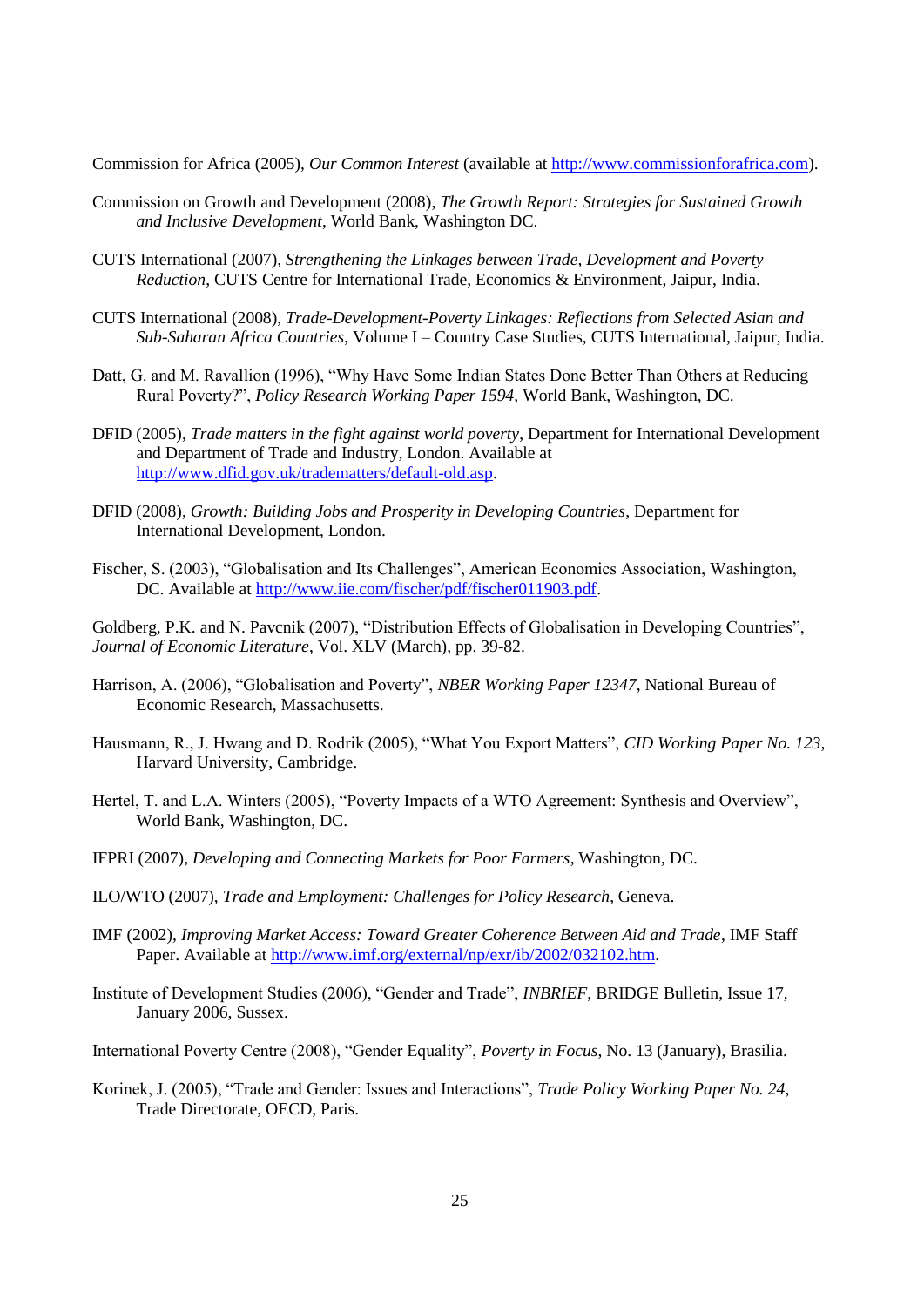Kowalski, P. and B. Shepherd (2006), "South-South Trade in Goods", *Trade Policy Working Paper No. 40*, Trade Directorate, OECD, Paris.

Kremer M. and E. Maskin (2007), "Globalisation and Inequality", Harvard University, Cambridge.

- Limao, N. and A.J. Venables (2001), "Infrastructure, geographical disadvantage and transport costs", *The World Bank Economic Review*, 15(3), pp. 451-479.
- Lin, J.Y. (2007), "Development and Transition: Idea, Strategy, and Viability", preliminary draft paper prepared for the Marshall Lectures at Cambridge University.
- Madhumanti (2005), "Global Partnership for Development: Contextualising Trade, Aid & Poverty Reduction", *CUTS International Briefing Paper*, TDP 1/2005, CUTS International, 2005.
- Mamoon D. (2007), "How May International Trade affect Poverty in a Developing Country Setup? The Inequality Channel", *MPRA Paper No. 2716*. Available at [http://mpra.ub.uni-muenchen.de/2716.](http://mpra.ub.uni-muenchen.de/2716)
- McCulloch, N., L.A. Winters and X. Cirera (2001), *Trade Liberalisation and Poverty: A Handbook*, Centre for Economic Policy Research and Department for International Development, London.
- Melchior, A. (2006), "Aid for Trade and the Post-Washington Confusion", *paper written for NORAD and the Norwegian Ministry of Foreign Affairs* (8 December 2006), Oslo.
- Michalopoulos, C. (2003), "Trade and Poverty", *SIDA Trade Brief*, Stockholm.
- Morrison A., D. Raju and N. Sinha (2007), "Gender Equality, Poverty and Economic Growth", *Policy Research Working Paper 4349*, World Bank, Washington, DC.
- Neak, S. and S. Yem (2006), *Trade and Poverty Link: The Case of the Cambodian Garment Industry*, draft report, Economic Institute of Cambodia, Phnom Penh.
- Nogues, M. and M. Siscart, 2005, Trade raises income: a precise and robust result, *Journal of International Economics*, 65(2): 447-460.
- Nissanke, M. and E. Thorbecke eds. (2007), *The Impact of Globalisation on the World's Poor*, Palgrave-MacMillan.
- Nguyen, N.P. and K. Bird (2007), "Pro-poorness of trade policies: a review of international experience", Overseas Development Institute, London.
- OECD (2001), *The Development Dimensions of Trade*, Paris
- OECD (2005a), "Making Open Markets Work for Development", *Policy Brief*, Paris.
- OECD (2005b), *Trade and Structural Adjustment*, Paris.
- OECD (2006a), *Promoting Pro-Poor Growth: Key Policy Messages*, Paris.
- OECD (2006b), *Trade-Related Assistance: What Do Recent Evaluations Tell Us?* , OECD Development Dimension, Paris.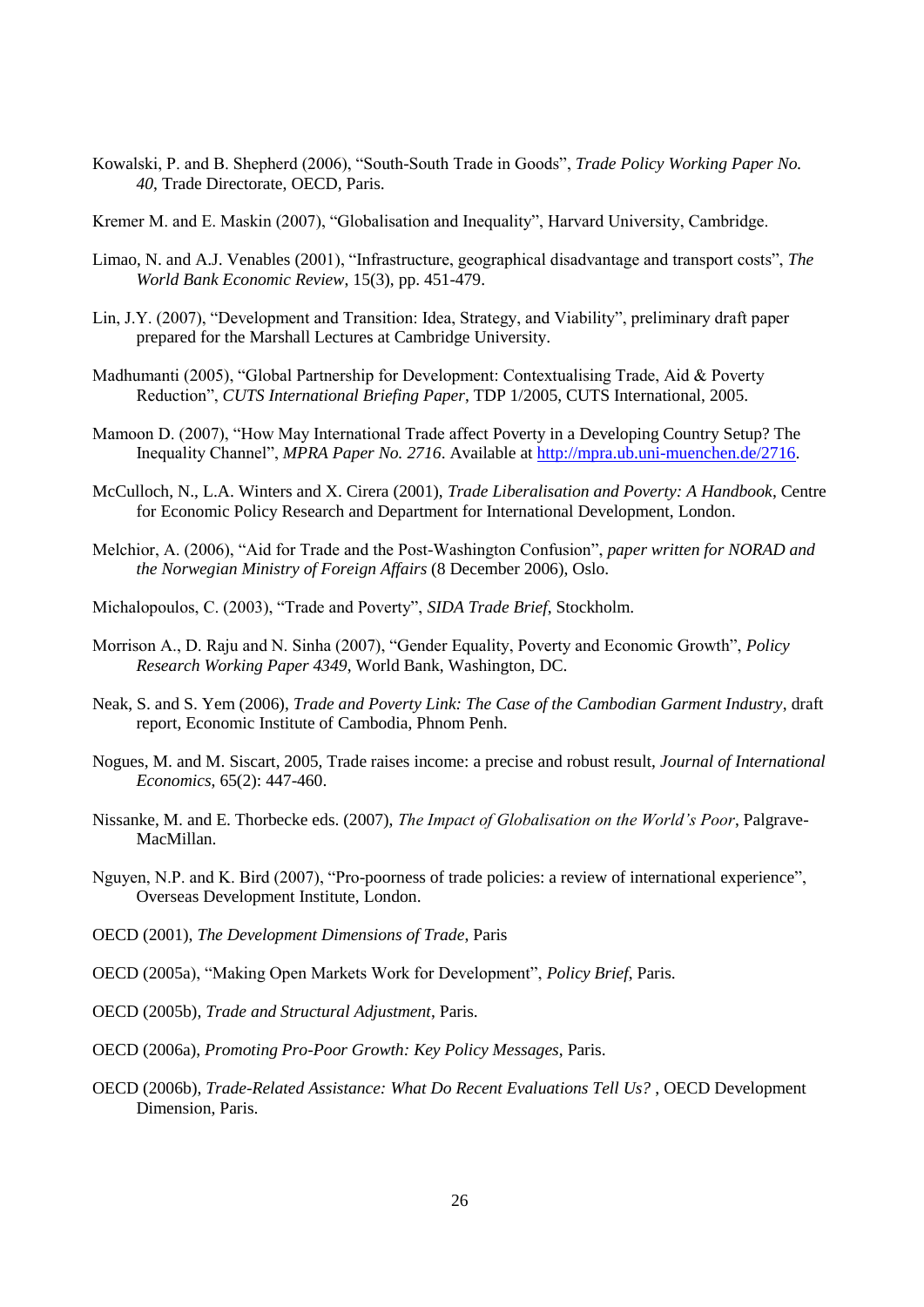- OECD (2007a), *Business for Development: Fostering the Private Sector*, OECD Development Centre, Paris.
- OECD (2007b), "Informal Cross-Border Trade and Trade Facilitation: Examples from sub-Saharan Africa", TAD/TC/WP(2007)20/REV1, Paris.
- OECD (2007c), *Aid for Trade at a Glance 2007: 1st Global Review*, OECD, Paris.
- OECD (2007d), "Binding Constraints to Trade and the Role of Aid: Progress Report", COM/DCD/TAD(2007)12, Paris.
- Page S. (2007a), "The Potential Impact of the Aid for Trade Initiative", *G-24 Discussion Paper Series*, UNCTAD, Geneva.
- Page S. (2007b), "Policy space: Are WTO rules preventing development?", *ODI Briefing Paper*, January 2007, Overseas Development Institute, London.
- Rodrik, D. (2007), *One Economics Many Recipes: Globalisation, Institutions, and Economic Growth*, Princeton University Press, New Jersey.
- Rodriguez, F. and D. Rodrik (1999), "Trade policy and economic growth: A sceptic's guide to the crossnational evidence", *NBER Working Paper 7081*, National Bureau of Economic Research, **Massachusetts**
- Roodman, D. (2007), "Macro Aid Effectiveness Research: A Guide for the Perplexed", *CGD Working Paper 135*, Centre for Global Development, Washington, DC.
- Salinas, G. and A. Aksoy (2006), "Growth Before and After Trade Liberalisation", *Policy Research Working Paper 4062*, World Bank, Washington, DC.
- Samson, M. (2008), "Social Cash Transfers", *Draft (22 Feb. 2008)*, OECD/POVNET Good Practice Note, POVNET Task Team on Social Protection and Employment, OECD, Paris.
- Seshamani V. (2006), *Trade liberalisation and its impacts: Zambia case studies*, report prepared for the TDP project of CUTS, Lusaka.
- Turner, L., N. Nguyen and K. Bird (2008), *An overview of ex ante tools for assessing the impact of trade liberalisation on the poor*, report prepared for BMZ/GTZ, Overseas Development Institute, London.
- UNCTAD (1999), *UNCTAD's Contribution to the Implementation of the United Nations New Agenda for the Development of Africa in the 1990s: African Transport Infrastructure, Trade and Competitiveness*, Geneva.
- UNCTAD (2004), *The Least Developed Country Report 2004: Linking International Trade with Poverty Reduction*, Geneva.
- UNCTAD (2005), *An IF Manual: Integrating LDCs into the International Trading System*, Geneva.
- UNCTAD (2006a), *The Least Developed Country Report 2006: Developing Productive Capacities*, Geneva.